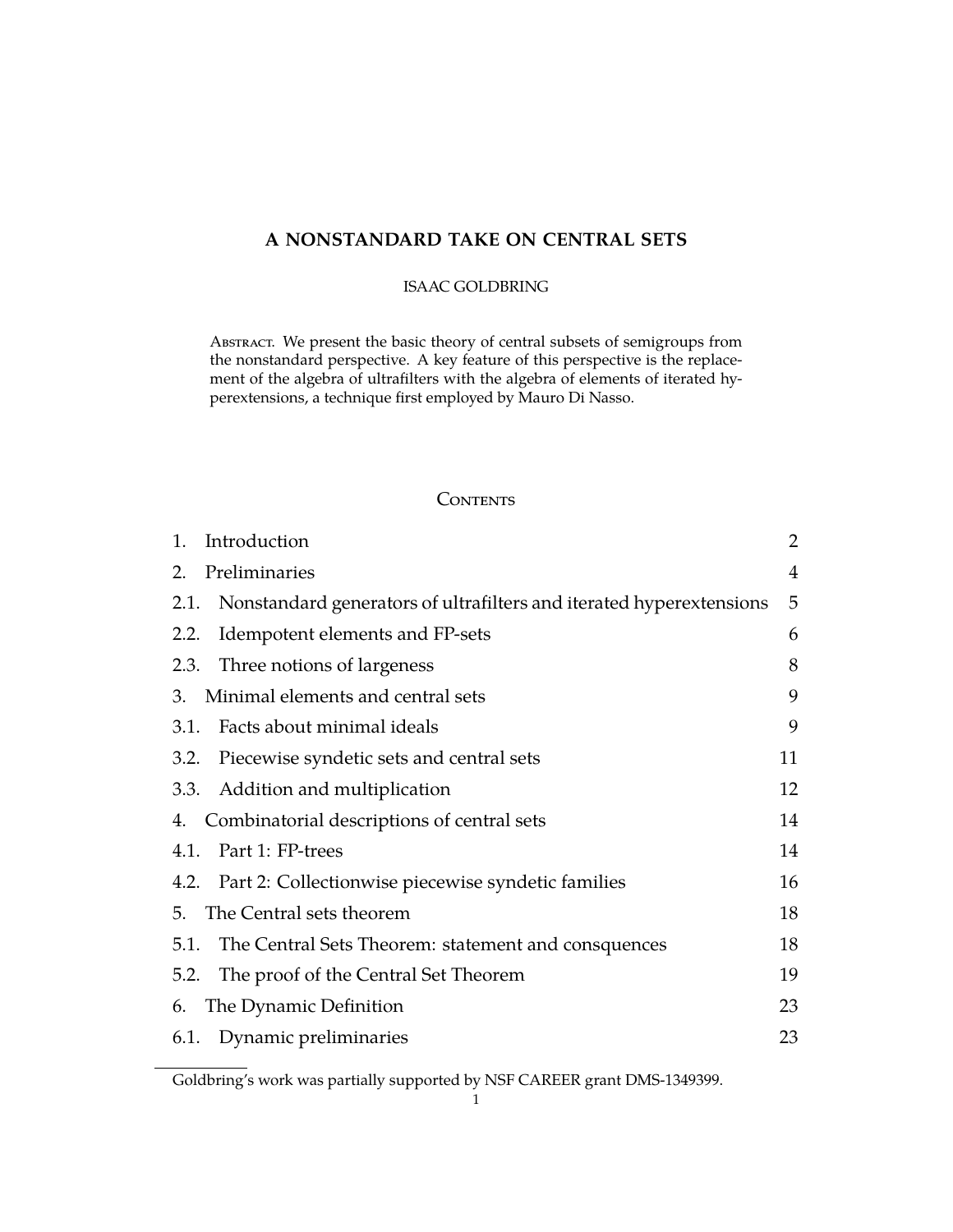[6.2. The equivalence between central sets and dynamically central sets](#page-24-0) 25 [References](#page-27-0) 28

## 1. Introduction

<span id="page-1-0"></span>One of the main themes of the subject known as Ramsey theory on the natural numbers is the study of **partition regular** families of subsets of N, where  $\mathcal{F} \subseteq$  $P(\mathbb{N})$  is partition regular if: whenever  $A \in \mathcal{F}$  and  $A = \bigsqcup_{i=1}^n A_i$  is a partition of A into finitely many pieces, then there is  $\mathfrak{i}\in\{1,\ldots,\mathfrak{n}\}$  $\mathfrak{i}\in\{1,\ldots,\mathfrak{n}\}$  $\mathfrak{i}\in\{1,\ldots,\mathfrak{n}\}$  such that  $\mathcal{A}_\mathfrak{i}\in\mathfrak{I}.^1$  If, in the preceding definition, we only look at finite partitions of  $N$  itself, then we say that the family is merely **weakly partition regular.**

Although there are many important partition regular families, two such families will play an important role in this paper:

## **Definition 1.0.1.**

- (1) A  $\subseteq$  N is called **piecewise syndetic** if there is a finite  $G \subseteq N$  such that  $A + G$  contains arbitrarily long intervals.
- (2) A  $\subseteq$  N is an **FS-set** if there is an infinite set X such that  $FS(X) \subseteq A$ , where  $FS(X) := \{ \sum_{x \in F} x : F \subseteq X \text{ is nonempty and finite} \}.$

The fact that the family of piecewise syndetic subsets of  $N$  is partition regular is known as Brown's lemma, although its proof is quite straightforward (and especially elegant from the nonstandard perspective [\[4,](#page-27-1) Corollary 11.19]). On the other hand, the partition regularity of the family of FS-sets is a deeper result known as *Hindman's theorem* (although technially the original version of Hindman's theorem only established weak partition regularity) and is a cornerstone result in the area.

It is only natural to seek a partition regular family of subsets of N contained in the intersection of the aforementioned two families. We should note that the intersection of the aforementioned two families is not itself partition regular:

**Example 1.0.2.** Let A be a piecewise syndetic set that is not an FS-set (e.g. the set of odd numbers) and let B be an FS-set that is not piecewise syndetic (e.g.  $FS(X)$ for  $X \subseteq \mathbb{N}$  sufficiently sparse). It remains to note that  $A \cup B$  is both piecewise syndetic and an FS-set.

<span id="page-1-1"></span><sup>&</sup>lt;sup>1</sup>Sometimes this is phrased in terms of **colorings**: if a member of  $\mathcal F$  is colored with finitely many colors, then there is a monochromatic subset belonging to  $\mathcal F$ . For this to really be an equivalence, F needs to be closed under supersets, which it often is.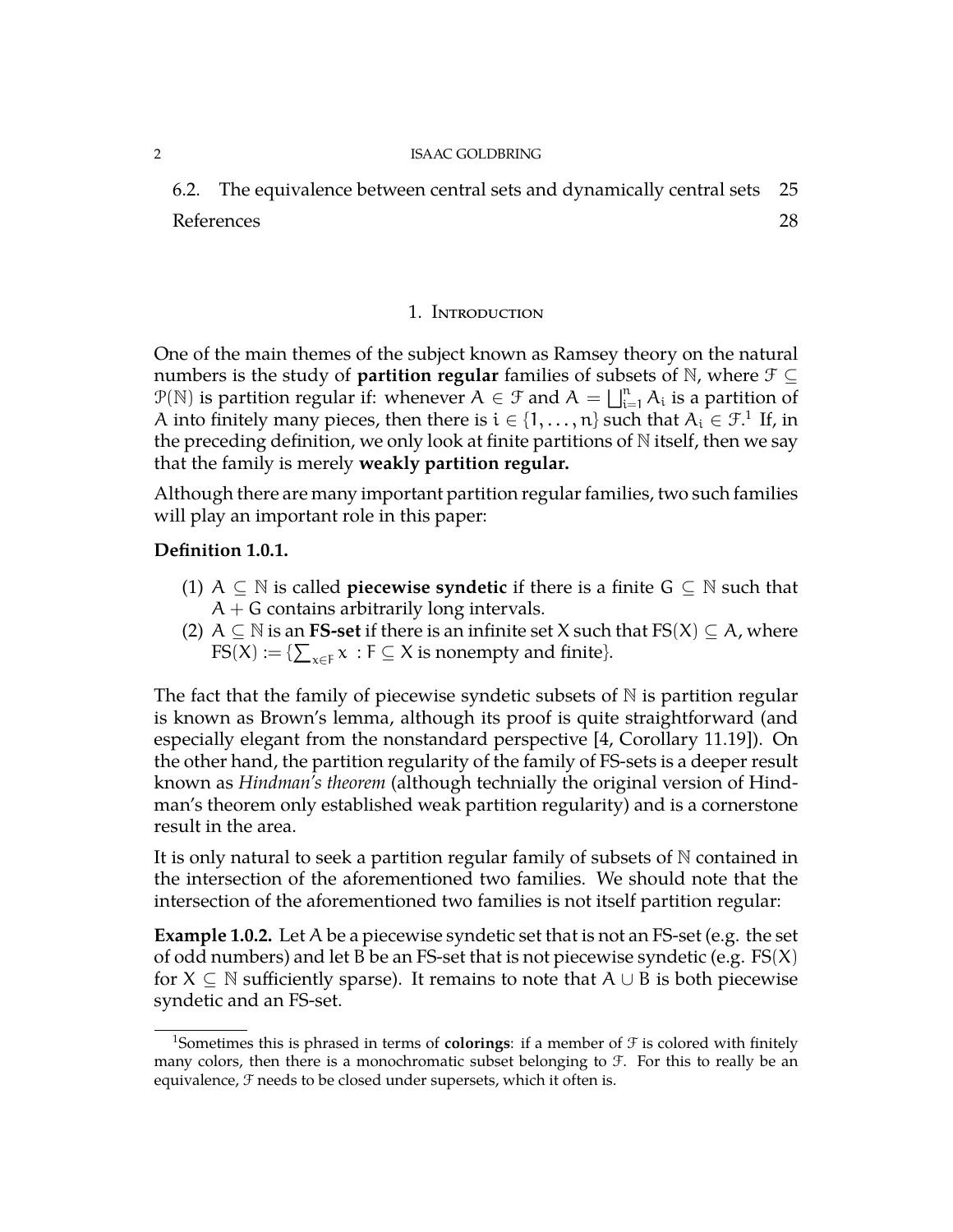This note is about the class of **central** subsets of N, which is indeed a partition regular family of subsets of  $N$  and each central subset of  $N$  is both piecewise syndetic and an FS-set. As we will point out later, central sets contain a lot more structure than merely being both piecewise syndetic and an FS-set.

The key to defining central sets is to give ultrafilter characterizations of piecewise syndetic sets and FS-sets:  $A \subseteq \mathbb{N}$  is piecewise syndetic (resp. an FS-set) if and only if it belongs to a **minimal** (resp. **idempotent**) ultrafilter; these terms will be defined shortly. The family of central sets can thus be defined to be those sets that belong to an ultrafilter that is both minimal and idempotent. The partition regularity of the family of central sets is now immediate from this characterization.

The account given above is actually revisionist history. Indeed, in [\[5\]](#page-27-2), Furstenberg introduced the family of central subsets of  $\mathbb N$  in connection with his work in dynamical systems. His definition is, at first glance, completely different from the one given above and will be discussed in the last section of this note. Furstenberg showed that this class is weakly partition regular<sup>[2](#page-2-0)</sup> and that every central set contains arbitrarily long arithmetic progressions.<sup>[3](#page-2-1)</sup> He then proved a theorem that shows that central sets contain a lot of extra structure (which implies, in particular, that they are FS-sets); this theorem is now a special case of a much more general theorem called the *Central Sets Theorem*, which will be discussed in Section 5. It was only later on that Bergelson and Hindman realized that the conclusion of the Central Sets Theorem should also hold for members of minimal idempotent ultrafilters.

At the meeting "Combinatorics meets ergodic theory" at BIRS in 2015, Randall McCutcheon asked me if there is a nonstandard perspective on the theory of central sets. It is the purpose of this note to give such a perspective. Given the fact that every ultrafilter can be represented as a "hyper-principal" ultrafilter with a nonstandard generator, the existence of such a perspective should not be so surprising. Moreover, using the replacement of "algebra in the space of ultrafilters on N" with "algebra in the space of *iterated nonstandard extensions* of N" à la Mauro Di Nasso [\[3\]](#page-27-3), many of the arguments given in [\[7\]](#page-27-4) laying the foundation for the basic theory of central sets become much shorter and more natural in the nonstandard context.

<span id="page-2-0"></span><sup>&</sup>lt;sup>2</sup>He also mentions, without proof, that any finite coloring of a central set contains a monochromatic central subset. At the time he was unaware of the fact that central sets were closed under supersets, a fact first pointed out by Hindman using the ultrafilter characterization.

<span id="page-2-1"></span> $3$ He mentions, without proof, that central sets can be shown to piecewise syndetic, which, by van der Waerden's theorem, would also yield that central sets contain arbitrarily long arithmetic progressions.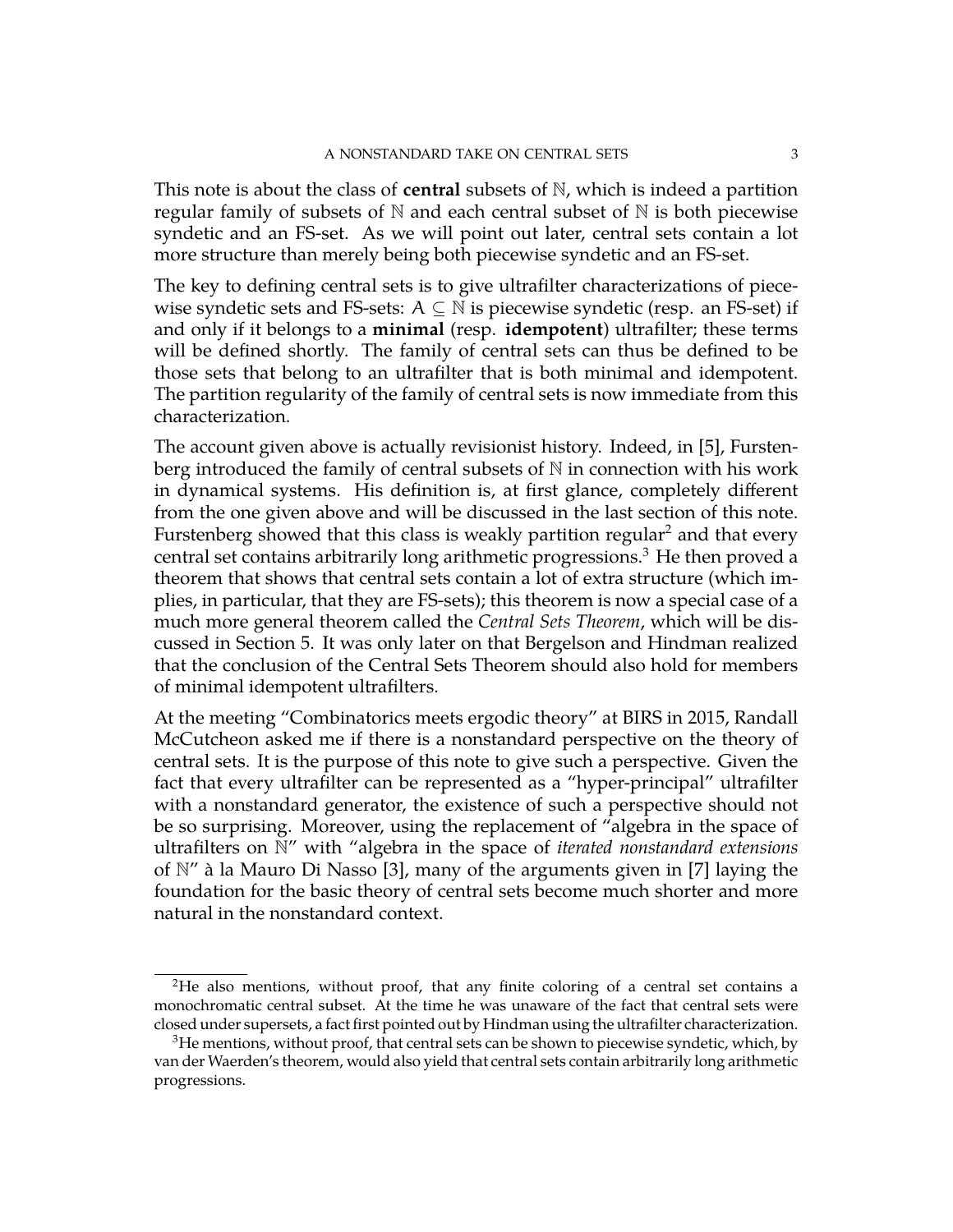We now provide an outline of the contents of this article. In Section 2, we gather the necessary preliminaries from nonstandard analysis, focusing mainly on the nonstandard perspective on ultrafilters and the use of iterated hyperextensions. We also give the nonstandard proof of Hindman's theorem as it is an easier version of many arguments that appear later in this note. In Section 3, we give the nonstandard account of minimal ideals and use this to prove some of the basic facts about central sets. In Section 4, we give the combinatorial (that is, ultrafilter-free) description of central sets. One of the ingredients of this description, namely the notion of a *collectionwise piecewise syndetic family* of subsets of N, becomes especially transparent from the nonstandard perspective. In Section 5, we state and prove the aforementioned Central Sets Theorem and indicate some of its consequences. In the final section, we present Furstenberg's original dynamical definition of central sets and establish the equivalence with the ultrafilter formulation.

We reiterate that most, if not all, of the arguments contained in this note are the nonstandard versions of the arguments appearing in the fantastic book [\[7\]](#page-27-4), which contains a lot more information about central sets than we present here. We do believe, however, that the nonstandard versions of the arguments are aesthetically cleaner and computationally more natural. Two other references that proved useful during the writing of this note are Hindman's suvey on central sets [\[6\]](#page-27-5) and Bergelson's survey on ultrafilters in combinatorial number theory  $|1|$ .

We end this introduction with some conventions maintained throughout this note.

- $(S, \cdot)$  denotes an arbitrary semigroup.
- We set  $\mathbb{N} := \{1, 2, 3, \ldots\}$  to be the set of natural numbers which, in this context, is assumed **not** to contain 0.
- For a set X, we let  $\mathcal{P}(X)$  denote the power set of X and  $\mathcal{P}_f(X)$  denote the set of finite subsets of X.
- When we write  $A = \bigsqcup_{i=1}^n A_i$ , this indicates that the set A has been partitioned into the disjoint subsets  $A_1, \ldots, A_n$ .
- For  $m \in \mathbb{N}$ , we let  $\mathbb{N}^{[m]}$  denote the m-element subsets of  $\mathbb{N}$ , which we often identify with increasing sequences  $t(1) < t(2) < \cdots < t(m)$ .

# 2. Preliminaries

<span id="page-3-0"></span>For the sake of brevity, we assume that the reader is familiar with the basics of nonstandard analysis. A recent monograph [\[4\]](#page-27-1), written with applications to Ramsey theory and combinatorial number theory in mind, also contains a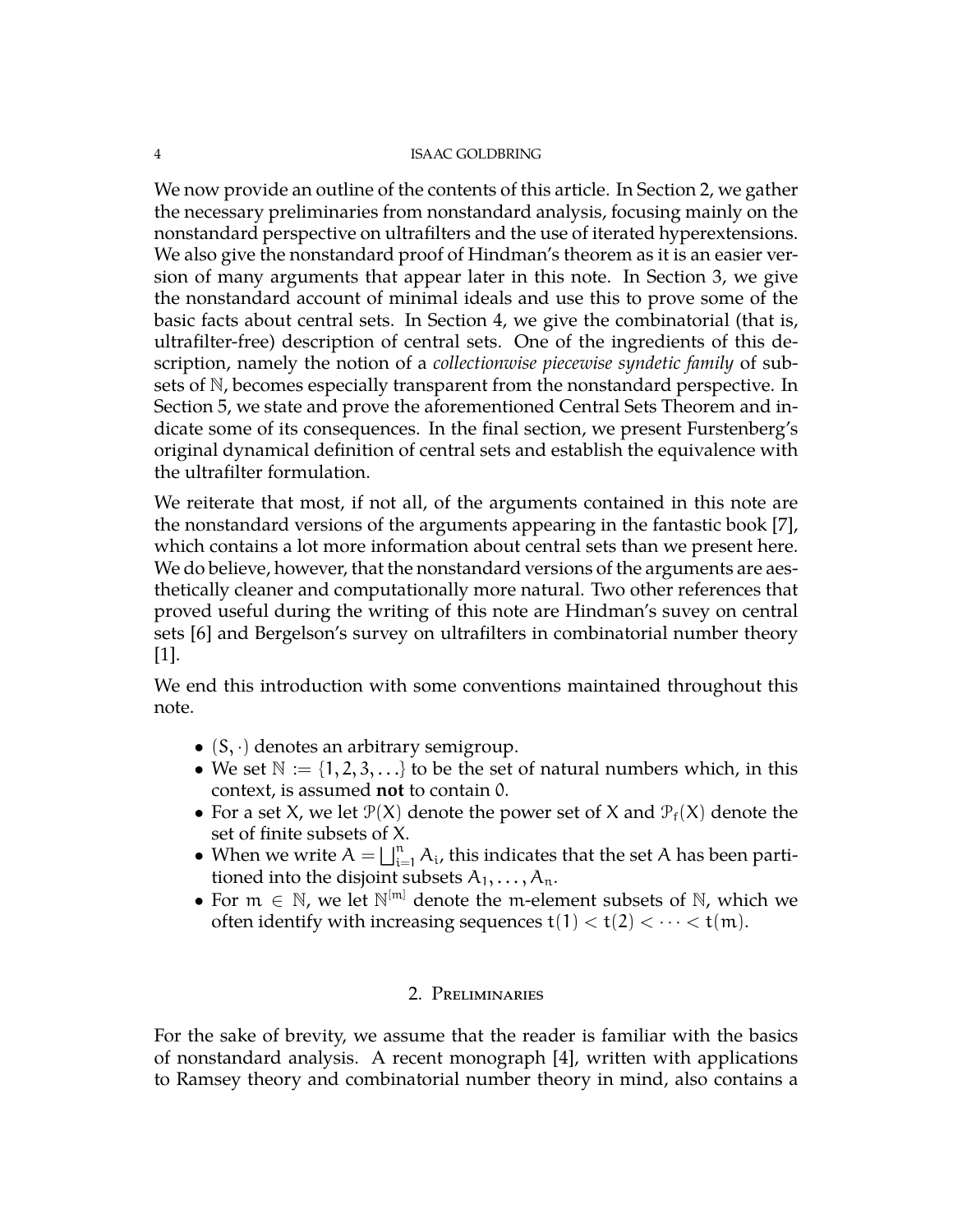complete introduction to the subject. We only mention here some crucial facts needed for the remainder of this article.

As usual, we assume that our nonstandard extension is as saturated as necessary to make the arguments below valid.

<span id="page-4-0"></span>2.1. **Nonstandard generators of ultrafilters and iterated hyperextensions.** We let βS denote the Stone-Čech compactification of the discrete space S. It can be identified with the space of ultrafilters on S, where a basis of clopen sets for the topology is given by  $A := \{U \in \beta S : A \in U\}$  for  $A \subseteq S$ . We view S as a subset of βS by identifying  $s \in S$  with the principal ultrafilter  $\mathcal{U}_s$  generated by s.

The semigroup operation on S extends to a semigroup operation on βS determined by declaring, for  $\mathcal{U}, \mathcal{V} \in \beta S$  and  $A \subseteq S$ , that

$$
A\in\mathcal{U}\cdot\mathcal{V}\Leftrightarrow \{s\in S\,:s^{-1}A\in\mathcal{V}\}\in\mathcal{U}.
$$

Here,  $s^{-1}A := \{t \in S \; : \; st \in A\}$ . Although the extended semigroup operation on βS need not be continuous, we do have that the maps

$$
\mathcal{U}\mapsto\mathcal{U}_s\cdot\mathcal{U},\mathcal{U}\mapsto\mathcal{U}\cdot\mathcal{V}:\beta S\rightarrow\beta S
$$

are continuous for each  $s \in S$  and  $\mathcal{V} \in \beta S$ .

Given  $\alpha \in S^*$  (the nonstandard extension of S), set  $\mathcal{U}_\alpha := \{A \subseteq S \; : \; \alpha \in A^*\}$ . It is easy to see that  $\mathfrak{U}_{\alpha}$  is an ultrafilter on S and that this notation agrees with the notation above when  $\alpha$  is a standard element of S. Conversely, given  $\mathfrak{U} \in \beta S$ , there is (assuming sufficient saturation) some  $\alpha \in \bigcap_{A \in \mathcal{U}} A^*$ ; for such an  $\alpha$ , we have  $\mathfrak{U} = \mathfrak{U}_{\alpha}$ .

We let  $\pi: S^* \to \beta S$  be the canonical surjection given by  $\pi(\alpha) := \mathcal{U}_{\alpha}$ . While we were interesting that  $\pi$  is approximation it is not (in approximal) injective, that is there may just obsered that  $\pi$  is surjective, it is not (in general) injective, that is, there may be many nonprincipal generators for a given ultrafilter. We define an equivalence relation ~ on  $\bar{S}^*$  by setting  $\alpha \sim \beta$  if  $\mathcal{U}_\alpha = \mathcal{U}_\beta$ ; in other words,  $\alpha \sim \beta$  if and only if: for every  $A \subseteq U$ , we have  $\alpha \in A^* \Leftrightarrow \beta \in A^*$ . It follows that  $\pi$  descends to a bijection  $\bar{\pi}: S^*/\sim \rightarrow \beta S$ .

The **u-topology** on S<sup>\*</sup> has as a basis of clopen sets the sets  $A^*$  for  $A \subseteq S$ . Note that the u-topology on S<sup>\*</sup> is compact but not Hausdorff and, in fact, the map  $\bar{\pi}$ witnesses that βS is homeomorphic to the Hausdorff separation of S<sup>\*</sup>. Although S<sup>\*</sup> carries other natural topologies, in this note, all references to topological notions in S <sup>∗</sup> will be with respect to the u-topology.

Clearly the nonstandard extension of the semigroup operation on S is a semigroup operation on S<sup>\*</sup>. The naïve expectation would be that  $\pi$  is a semigroup homomorphism, that is,  $\mathfrak{U}_{\alpha \cdot \beta} = \mathfrak{U}_{\alpha} \cdot \mathfrak{U}_{\beta}$ . This is unfortunately not the case (see [\[4,](#page-27-1) Example 3.8] for concrete counter-examples). However, there is still a viable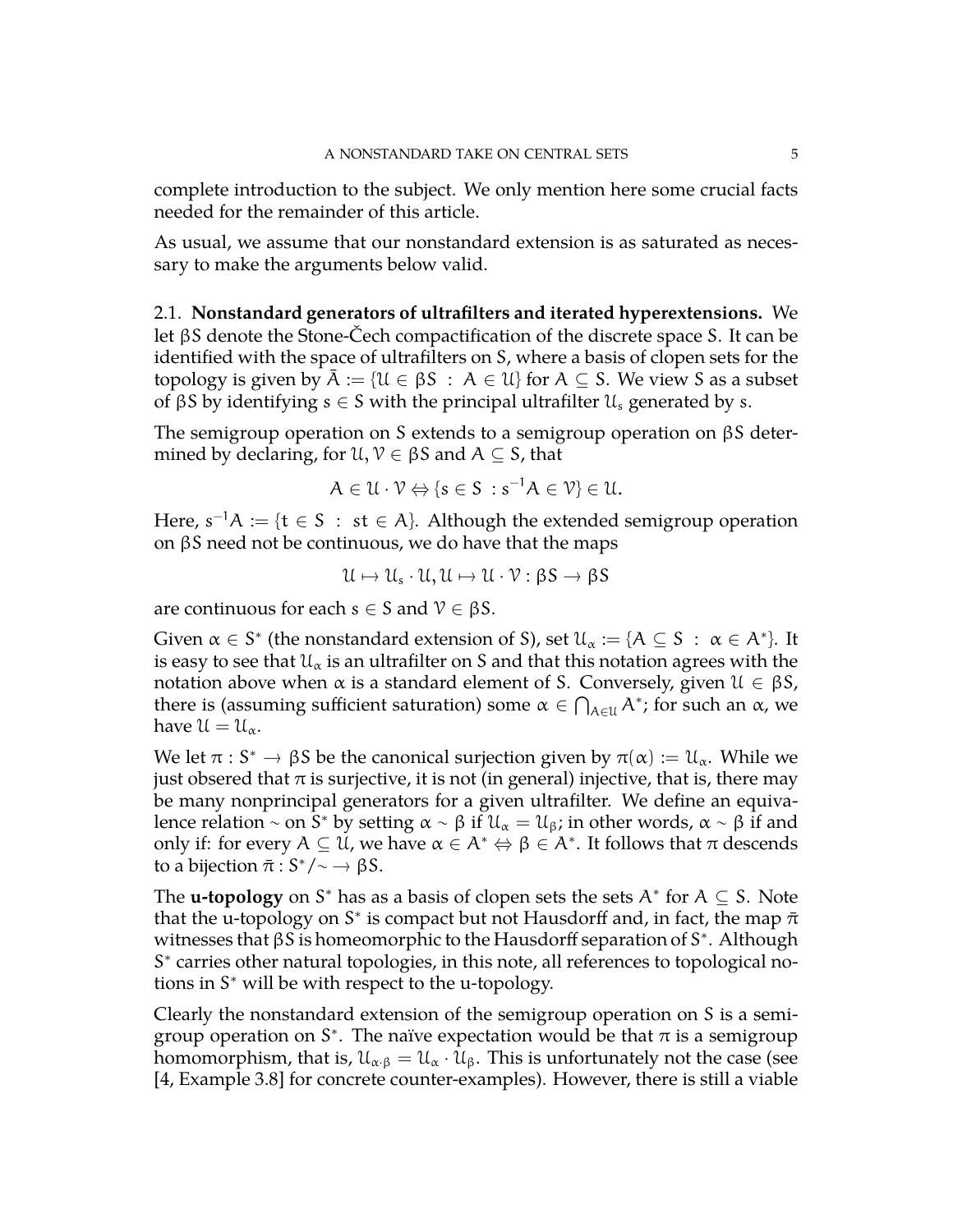formula along these lines whose validity allows the nonstandard method to be applicable to the algebra of ultrafilters.

Fix  $\alpha, \beta \in S^*$  and  $A \subseteq S$ . We set

$$
A\cdot \mathcal{U}_\beta^{-1}:=\{s\in S\;:\;s^{-1}A\in \mathcal{U}_\beta\}=\{s\in S\;:\;s\cdot \beta\in A^*\}.
$$

By the definition of the semigroup operation on  $βS$ , we have that

$$
A\in\mathcal{U}_{\alpha}\cdot\mathcal{U}_{\beta}\Leftrightarrow A\cdot\mathcal{U}_{\beta}^{-1}\in\mathcal{U}_{\alpha}\Leftrightarrow\alpha\in(A\cdot\mathcal{U}_{\beta}^{-1})^*.
$$

Working naïvely (and motivated by some kind of transfer principle), the latter equivalent should in turn be equivalent to  $\alpha \cdot \beta^* \in A^{**}$ . Of course, for this to make any sense, one needs to give meaning to the objects  $\beta^*$  and  $A^{**}$ .

One can indeed give concrete meaning to objects like  $\beta^*$  and  $A^{**}$ . This idea was first pursued by Mauro Di Nasso in [\[3\]](#page-27-3), where he used this technique to give an ultrafilter generaliztion of Rado's classical theorem on parition regularity of linear equations. One works in a framework for nonstandard analysis where one can *iterate* the  $*$  operation, whence  $\beta^*$  above is an element of  $S^{**}$  and  $A^{**}$ is a subset of S<sup>\*\*</sup>. There is an obvious transfer principle between one level of the tower of iterated nonstandard extensions and the next level. For complete details, see [\[3\]](#page-27-3) or [\[4\]](#page-27-1), the latter of which contains many applications of this technique to Ramsey theory. Admittedly this approach takes some getting used to (e.g. unlike the usual convention that  $s^* = s$  for  $s \in S$ , we now have that  $\alpha^* \neq \alpha$ for  $\alpha \in S^* \setminus S$ ); however, once one is familiarized with this framework $^4$  $^4$ , it proves to be extremely convenient.

We set up some notation concerning iterated nonstandard extensions: for  $k \in \mathbb{N}$ , we let S<sup>(k)</sup>\* denote the k<sup>th</sup> iterate of the \*-map applied to S and we let S<sup>(∞)\*</sup> :=  $\bigcup_{n\in\omega}S^{(n)*}$ . (Here, S<sup>(0)∗</sup> := S.) Many of the ideas from earlier in this section can be adapted to this extended framework. For example, given  $\alpha \in S^{(*)k}$ , we set  $\mathcal{U}_\alpha := \{A \subseteq S \; : \; \alpha \in A^{(k)*}\}\$ , which is again an ultrafilter on S, and for  $\alpha, \beta \in S^{(\infty)*}$ , we write  $\alpha \sim \beta$  if and only if  $\mathfrak{U}_{\alpha} = \mathfrak{U}_{\beta}$ .

Returning to the earlier context: for  $\alpha, \beta \in S^*$  and  $A \subseteq S$ , we now have

$$
A\in \mathcal{U}_\alpha\cdot \mathcal{U}_\beta \Leftrightarrow \alpha\cdot \beta^*\in A^{**} \Leftrightarrow A\in \mathcal{U}_{\alpha\cdot \beta^*}.
$$

In other words,  $\mathfrak{U}_{\alpha} \cdot \mathfrak{U}_{\beta} = \mathfrak{U}_{\alpha \cdot \beta^*}.$ 

<span id="page-5-0"></span>2.2. **Idempotent elements and FP-sets.** Equipped with the framework of iterated nonstandard extensions, we can now give an extremely clean proof of Hindman's theorem. We first need the following fundamental fact about βS, which follows from a straightforward application of a classical theorem of Ellis (see [\[7,](#page-27-4) Thm 2.5]):

<span id="page-5-1"></span><sup>&</sup>lt;sup>4</sup>This should hopefully be the case by the time you have finished reading this note.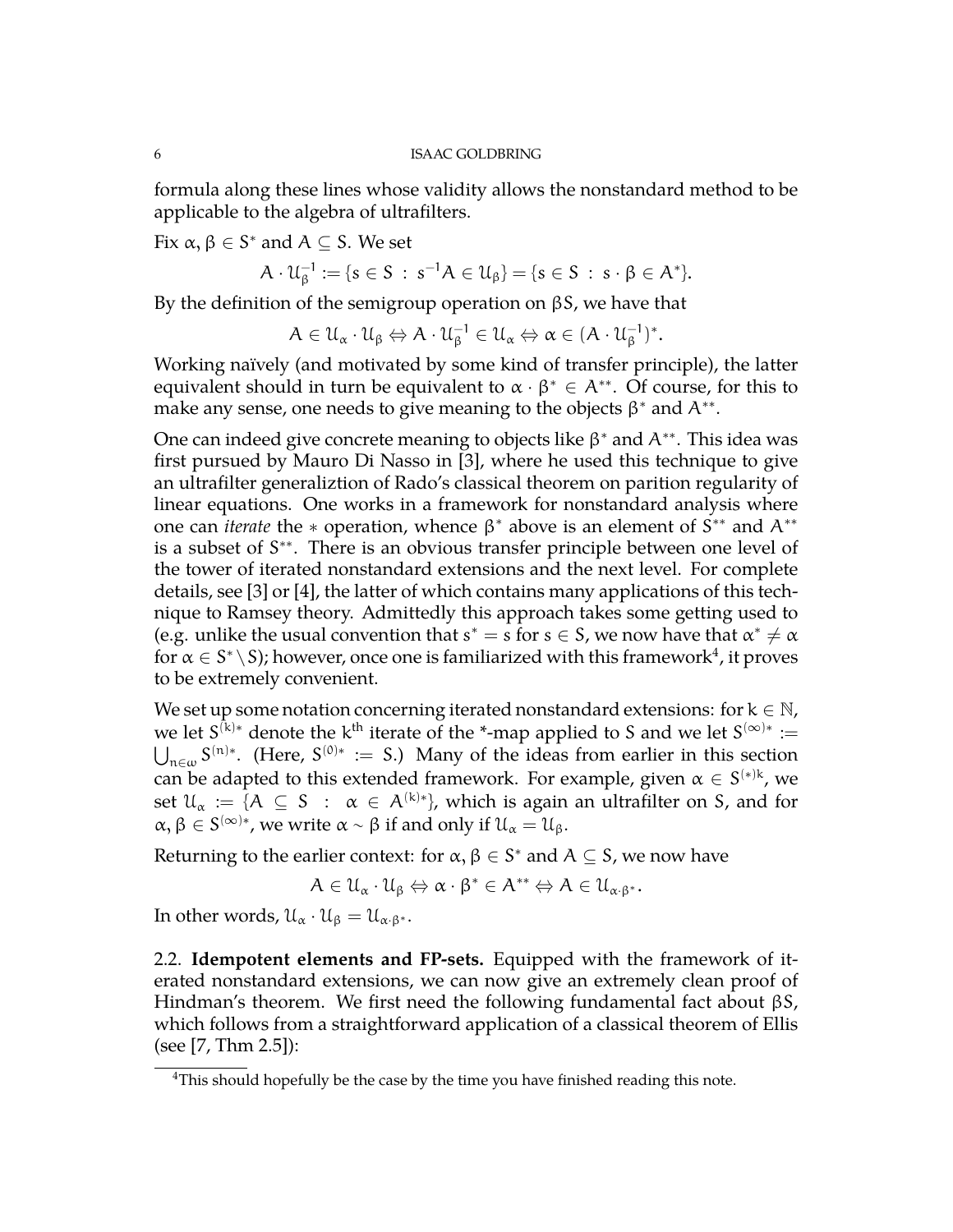**Fact 2.2.1.** *For every nonempty compact subsemigroup* M *of* βS*, there is* U ∈ M *such that*  $U \cdot U = U$ .

An ultrafilter as in the statement of the previous fact is called **idempotent**. Clearly a nonstandard generator of an idempotent ultrafilter is an idempotent element of S<sup>\*</sup> in the sense of the following

**Definition 2.2.2.**  $\alpha \in S^*$  is **idempotent**<sup>[5](#page-6-0)</sup> if  $\alpha \cdot \alpha^* \sim \alpha$ .

The nonstandard version of a subsemigroup of βS is the following:

**Definition 2.2.3.**  $T \subseteq S^*$  is a **u-subsemigroup** if, for every  $\alpha, \beta \in T$ , there is  $\gamma \in T$  such that  $\gamma \sim \alpha \cdot \beta^*$ .

The following is clear:

**Lemma 2.2.4.**  $\top \subseteq S^*$  *is a u-subsemigroup if and only if*  $\pi(\top)$  *is a subsemigroup of* βS*.*

**Corollary 2.2.5.** *Every nonempty closed u-subsemigroup of* S ∗ *contains an idempotent element.*

We next aim to prove Hindman's theorem for an abitrary semigroup. We should first define the arbitrary semigroup analog of an FS-set:

**Definition 2.2.6.** For a sequence  $\langle s_n\rangle_{n=1}^\infty$  from S, we set

$$
FP(\langle s_n\rangle_{n=1}^\infty):=\left\{\prod_{i=1}^k s_{j_i}\ :\ j_1< j_2<\cdots< j_k, k>0\right\}.
$$

(One defines the notion  $FP(\langle s_n\rangle_{n=1}^m)$  in an analogous fashion.) We say that  $A\subseteq S$ is an **FP-set** if there is a sequence  $\langle s_n\rangle_{n=1}^\infty$  from S such that  $\mathrm{FP}(\langle s_n\rangle_{n=1}^\infty)\subseteq A.$ 

We now wish to show that if  $\alpha$  is idempotent and  $\alpha \in A^*$ , then A is an FP-set. The following definitions will become useful:

**Definition 2.2.7.** For  $A \subseteq S$  and  $\alpha \in S^*$ , we set

- $A_{\alpha} := \{s \in S : s \cdot \alpha \in A^*\}\$ and
- $_{\alpha}A := A \cap A_{\alpha}$ .

The following lemma is immediate from the definitions:

<span id="page-6-0"></span> $5$ In other works, such elements are called u-idempotent. We prefer the current terminology even though it is potentially confusing as S<sup>\*</sup> is itself a semigroup and thus there is already the usual algebraic notion of idempotent elements of S<sup>\*</sup>. To avoid confusion, we will never speak of algebraic idempotent elements of S<sup>\*</sup>. Note that, by transfer, if S<sup>\*</sup> has an algebraic idempotent element, then so does S.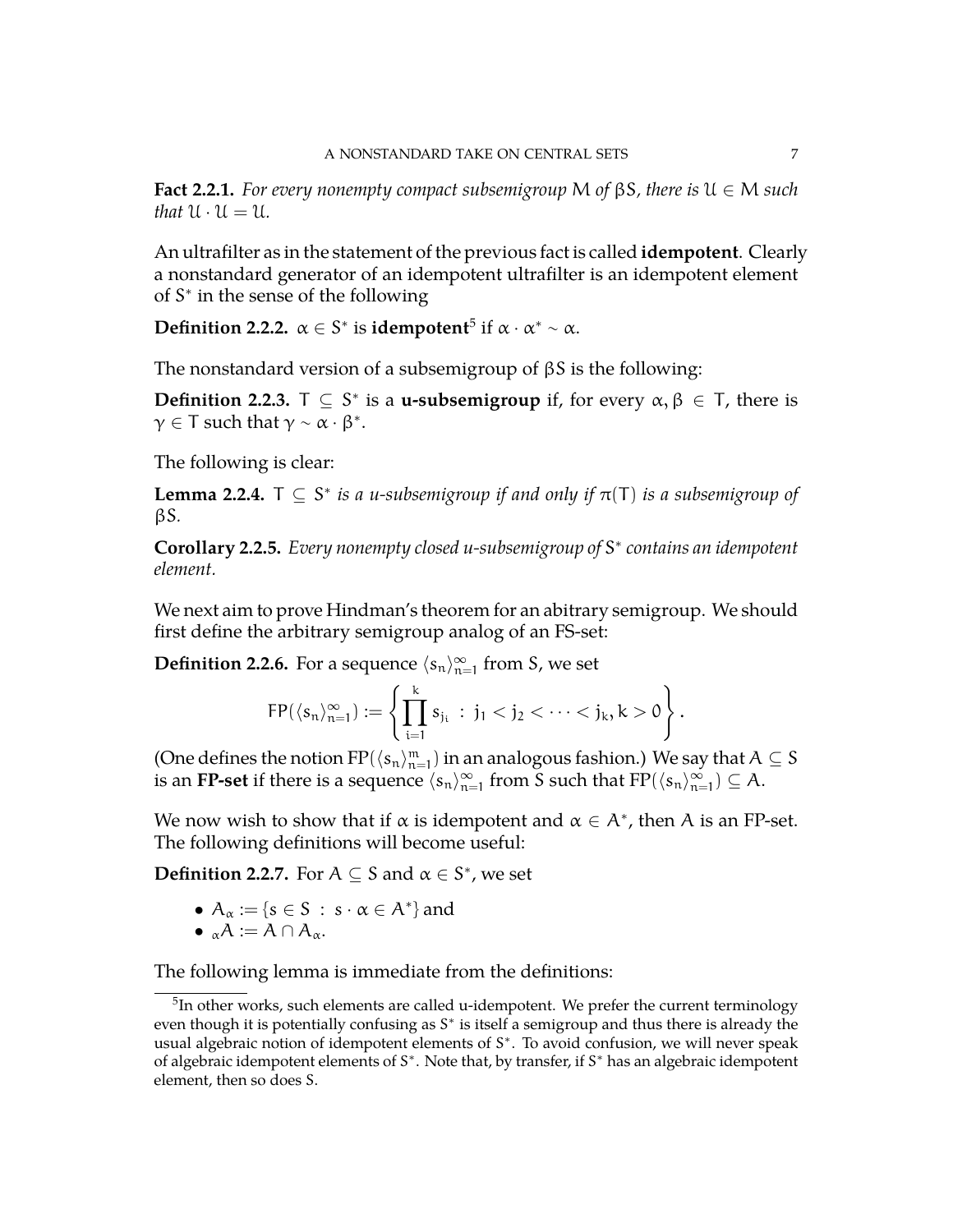**Lemma 2.2.8.**  $\alpha \in S^*$  *is idempotent if and only if: for every*  $A \subseteq S$ *, if*  $\alpha \in A^*$ *, then*  $\alpha \in {}_{\alpha}A^*$ . In this case, if  $s \in A_{\alpha}$  (resp.  $s \in {}_{\alpha}A$ ), then  $s\alpha \in A_{\alpha}^*$  (resp.  $s\alpha \in {}_{\alpha}A^*$ ).

We can now prove:

<span id="page-7-1"></span>**Proposition 2.2.9.** Suppose that  $\alpha \in S^*$  is idempotent and  $\alpha \in A^*$ . Then A is an *FP-set.*

*Proof.* We recursively construct a sequence  $\langle x_n \rangle_{n=1}^{\infty}$  such that, for all  $m \in \mathbb{N}$ , we have FP( $\langle x_n \rangle_{n=1}^m$ )  $\subseteq \alpha A$ . Since  $\alpha \in \alpha A^*$ , there is  $x_1 \in \alpha A$ . Suppose now that  $\langle x_n \rangle_{n=1}^m$  has been defined with  $FP(\langle x_n \rangle_{n=1}^m) \subseteq \alpha A$ . By the previous lemma, we have  $\text{FP}(\langle x_n \rangle_{n=1}^m) \cdot \alpha \subseteq {}_{\alpha}A^*$ . By transfer, there is  $x_{m+1} \in {}_{\alpha}A$  with  $\text{FP}(\langle x_n \rangle_{n=1}^m)$ .  $x_{m+1} \subseteq \alpha A$ , whence  $x_{m+1}$  is as desired.

Note that, if  $\alpha \notin S$  (e.g. when S has no idempotent elements), then we can assume that the sequence above is injective. In particular, when  $S = N$ , we can take the sequence above to be increasing.

**Corollary 2.2.10** (Hindman's theorem). Suppose that  $\mathbb{N} = \bigsqcup_{i=1}^n A_i$ . Then some  $A_i$ *is an FP-set.*

*Proof.* Fix an idempotent  $\alpha \in S^*$  and take  $A_i$  with  $\alpha \in A_i^*$ .

There is a converse to Proposition [2.2.9.](#page-7-1) For a nonstandard proof, see, for example, [\[4,](#page-27-1) Lemma 9.5].

**Proposition 2.2.11.** Suppose that A is an FP-set. Then there is an idempotent  $\alpha \in A^*$ .

**Corollary 2.2.12** (Strong Hindman's Theorem)**.** *The notion of being an FP-set is* partition regular: if A is an FP-set and  $A = \bigsqcup_{i=1}^n A_i$ , then some  $\overline{A_i}$  is an FP-set.

<span id="page-7-0"></span>2.3. **Three notions of largeness.** The following notions of largeness will appear throughout this note:

**Definition 2.3.1.** Suppose that  $A \subseteq S$ . We say that:

- (1) A is **thick** if, for every finite  $F \subseteq S$ , there is  $t \in S$  such that  $Ft \subseteq A$ .
- (2) A is **syndetic** if there is a finite  $G \subseteq S$  such that  $S = G^{-1}A$ .
- (3) A is **piecewise syndetic** if there is a finite  $G \subseteq S$  such that, for every finite L  $\subseteq$  S, there is  $a \in S$  with La  $\subseteq$  G<sup>-1</sup>A.

In the above definitions,  $G^{-1}A := \{s \in S : gs \in A \text{ for some } g \in G\}.$ 

Here are the nonstandard equivalents:

**Lemma 2.3.2.** *Suppose that*  $A \subseteq S$ *.*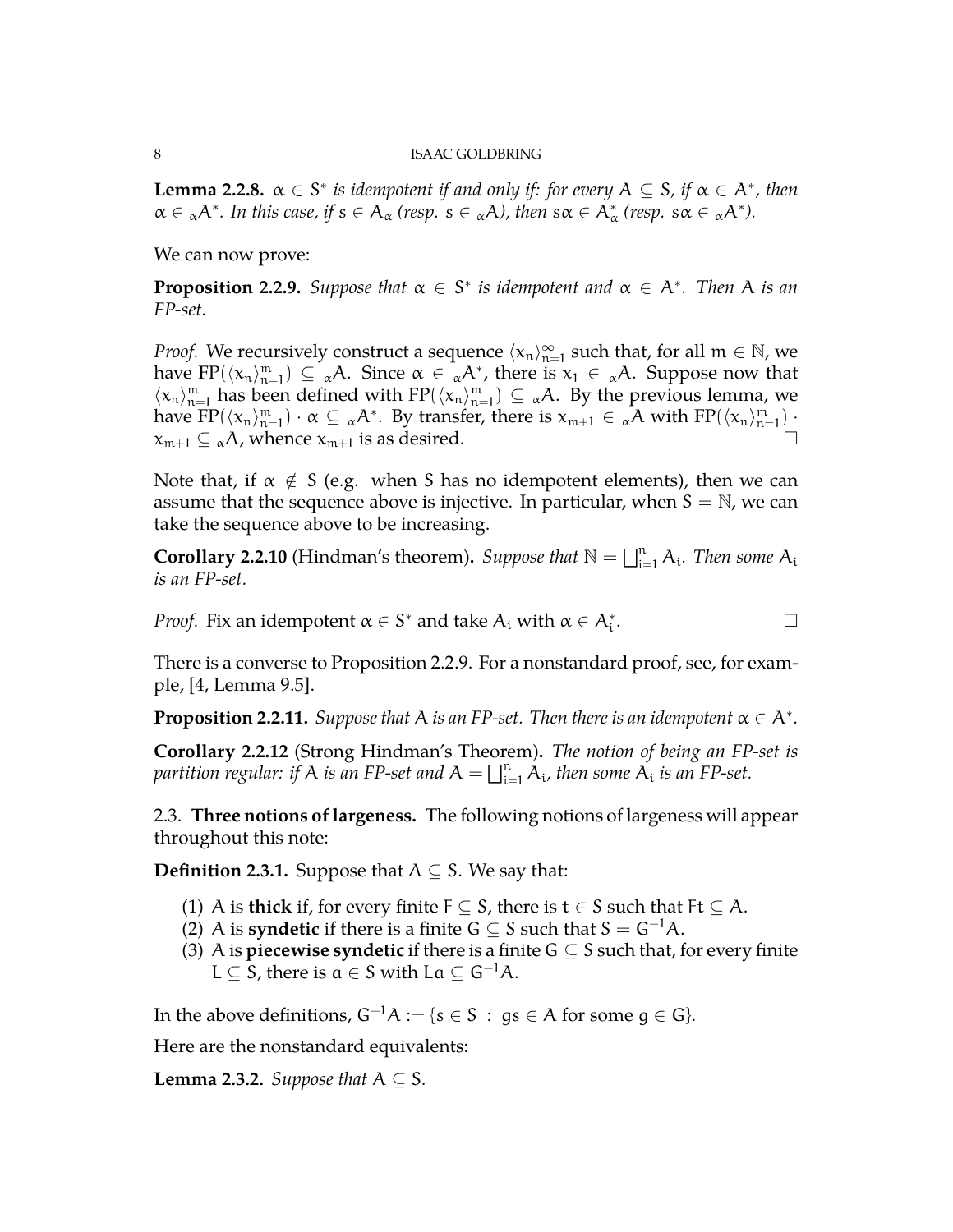- (1) A *is thick if and only if there is*  $\alpha \in S^*$  *such that*  $S\alpha \subseteq A^*$ *.*
- (2) A *is syndetic if and only if*  $S^* \subseteq S^{-1}A^*$  *if and only if there is a finite*  $G \subseteq S$ such that  $S^* \subseteq G^{-1}A^*$ .
- (3) A *is piecewise syndetic if and only if there is*  $\alpha \in S^*$  *and finite*  $G \subseteq S$  *such that*  $S\alpha \subseteq G^{-1}A^*$ .

## 3. Minimal elements and central sets

<span id="page-8-1"></span><span id="page-8-0"></span>3.1. **Facts about minimal ideals.** Recall that a subset I of βS is a **left** (resp. **right**) **ideal** if for all  $U \in \beta S$  and  $V \in I$ , we have  $U \cdot V \in I$  (resp.  $V \cdot U \in I$ ). I is an **ideal** if it is both a left and right ideal. A left (resp. right) ideal I is **minimal** if there is no left (resp. right) ideal properly contained in I.

We will need the following facts about minimal ideals in βS. None of these facts are especially difficult and can be found in [\[7\]](#page-27-4).

# **Facts 3.1.1.**

- (1) *Every left ideal in* βS *contains a minimal left ideal.*
- (2) *Minimal left ideals are closed.*
- (3) βS *has a smallest ideal* K(βS)*, that is,* K(βS) *is contained in all ideals of* βS*.*
- (4) K(βS) *is the union of the minimal left ideals of* βS *and is also the union of the minimal right ideals of* βS*.*

We now study the corresponding nonstandard perspective:

**Definition 3.1.2.**  $\alpha \in S^{(\infty)*}$  is **minimal** if  $\mathcal{U}_{\alpha} \in K(\beta S)$ .

The following is obvious from the fact that  $K(\beta S)$  is an ideal:

**Lemma 3.1.3.** *Suppose that*  $\alpha \in S^*$  *is minimal and*  $\beta, \gamma \in S^*$  *are arbitrary. Then the following are minimal:*  $\beta \alpha^*$ ,  $\alpha \gamma^*$ ,  $\beta \alpha^* \gamma^{**}$ .

**Definition 3.1.4.**  $J \subseteq S^*$  is a **left** u**-ideal** if, for every  $\alpha \in S^*$  and  $\beta \in J$ , there is  $\gamma \in J$  such that  $\alpha \cdot \beta^* \sim \gamma$ .

Call  $J \subseteq S^*$  **full** if it is closed under ∼. Recall that  $\pi : S^* \to \beta S$  is the canonical proposition map  $\pi(x) = \mathcal{U}$ . The following is abstigated projection map  $\pi(\alpha) = U_{\alpha}$  The following is obvious:

**Lemma 3.1.5.**  $\int$   $\subseteq$   $S^*$  *is a left u-ideal if and only if*  $\pi(\int)$  *is a left ideal of*  $\beta S$ *. In* particular, if I is a left ideal of  $\beta S$ , then  $\pi^{-1}(\mathrm{I})$  is a full left u-ideal of  $\mathsf{S}^*$ .

**Corollary 3.1.6.** If  $J \subseteq S^*$  is a left u-ideal, then  $J$  contains a minimal element of  $S^*$ .

The following is also obvious:

**Fact 3.1.7.** *If*  $I \subseteq \beta S$  *is a minimal left ideal, then*  $I = \beta S \cdot U$  *for every*  $U \in I$ *.*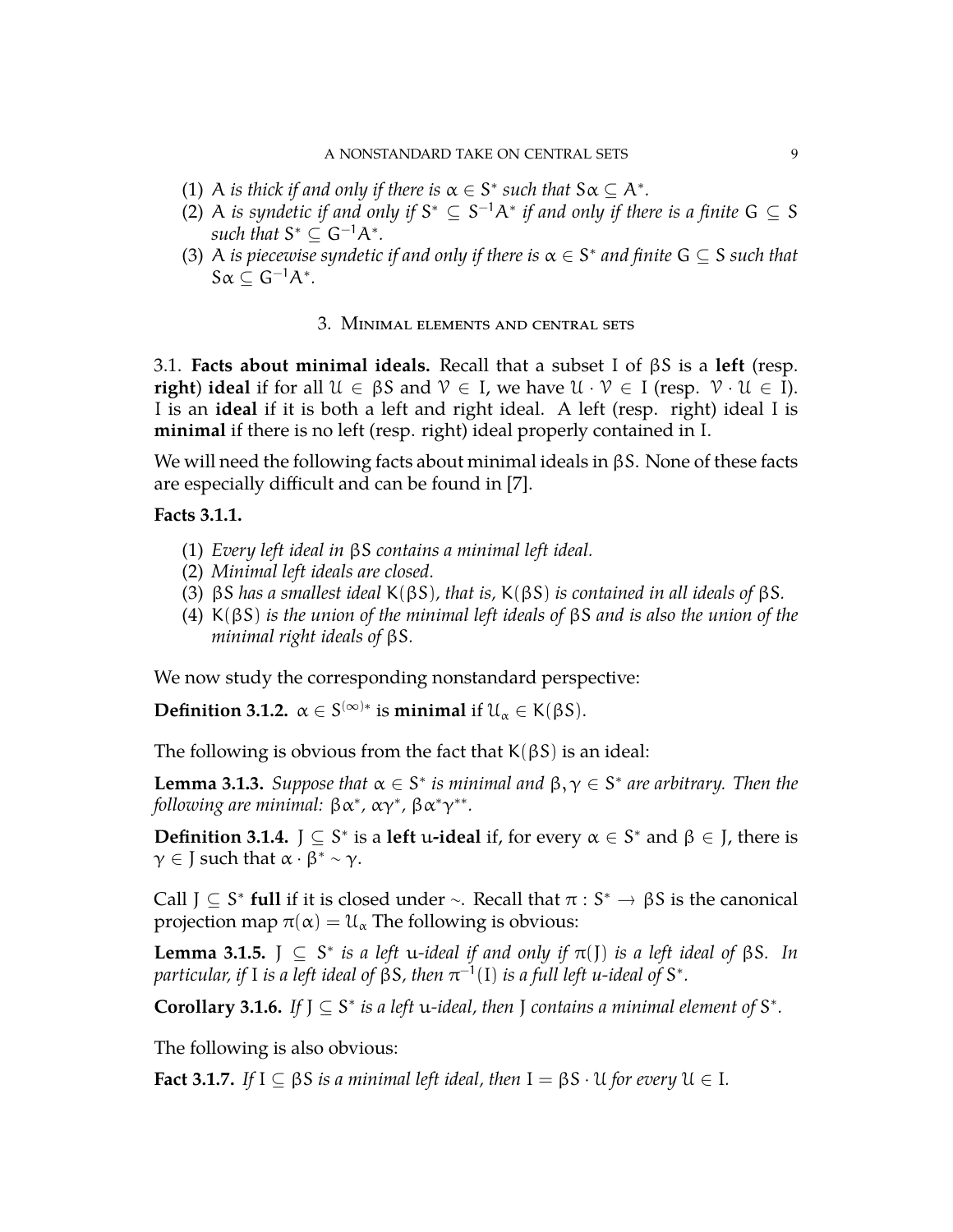The previous fact says that every minimal left ideal of  $\beta S$  is principal and every element of the ideal is a generator. We need the nonstandard equivalent. For  $\alpha \in S^*$ , set

$$
\mathcal{L}(S^*\cdot \alpha^*):=\{\beta\in S^*\;:\; \beta\sim \gamma\cdot \alpha^*\text{ for some }\gamma\in S^*\}.
$$

**Lemma 3.1.8.**  $\mathcal{L}(S^*\cdot \alpha^*) = \pi^{-1}(\beta S \cdot \mathcal{U}_\alpha)$ . Consequently,  $\mathcal{L}(S^*\cdot \alpha^*)$  is a full left u-ideal.

**Definition 3.1.9.** We say that  $J \subseteq S^*$  is a **minimal left** u-ideal if and only if  $\pi(J)$ is a minimal left ideal of βS.

**Lemma 3.1.10.** If  $J \subseteq S^*$  is a minimal left u-ideal, then  $J \subseteq L(S^* \cdot \alpha^*)$  for every  $\alpha \in J$ .

*Proof.* The condition " $J \subseteq L(S^* \cdot \alpha^*)$  for every  $\alpha \in J$ " is equivalent to the condition " $\pi(J) = \beta S \cdot \mathcal{U}_{\alpha}$  for every  $\alpha \in J''$ 

Finally, we record the following consequence of the fact that every nonempty minimal left ideal of  $\beta S$  is in particular a compact subsemigroup of  $\beta S$ :

**Lemma 3.1.11.** *Every nonempty minimal left u-ideal contains an idempotent element.*

The analogous definitions and results for right u-ideals should be apparent to the reader.

Given all of the above preparation, we can now give the following useful characterization of minimal elements of S<sup>\*</sup>:

<span id="page-9-0"></span>**Theorem 3.1.12.** *Given*  $\alpha \in S^*$ , *the following are equivalent:* 

- (1)  $\alpha$  *is minimal.*
- (2) *For all*  $A \in \mathcal{U}_{\alpha}$ ,  $A_{\alpha}$  *is syndetic.*
- (3) *For all*  $\beta \in S^*$ , *there is*  $\gamma \in S^*$  *such that*  $\alpha \sim \gamma \beta^* \alpha^{**}$ *.*

*Proof.* (1) implies (2): Suppose that  $\alpha$  is minimal and let L be a minimal left uideal containing α. Fix  $\beta \in L$ . Then  $L \subseteq \mathcal{L}(S^* \cdot \beta^*)$  whence there is  $\gamma \in S^*$  such that  $\alpha \sim \gamma \cdot \beta^*$ . Thus, if  $A \in \mathcal{U}_\alpha$ , then  $\alpha \in A^*$  whence  $\gamma \cdot \beta^* \in A^{**}$ , and so, by transfer, there is  $t \in S$  such that  $t \cdot \beta \in A^*$ . Since  $\beta \in L$  is arbitrary, it follows that  $L\subseteq S^{-1}A^*.$  Thus, for any  $\delta\in S^*.$  we have that  $\delta\alpha^*\in \mathsf{t}^{-1}A^{**}$  for some  $\mathsf{t}\in \mathsf{S},$ whence t $\delta \in A^*_\alpha$ . It follows that  $S^* \subseteq S^{-1}A^*_{\alpha}$ , so  $A_\alpha$  is syndetic.

(2) implies (3): Fix  $\beta \in S^*$  and  $A \in \mathcal{U}_{\alpha}$ . (2) implies that there is  $t \in S$  such that tβ  $\in$   $A^*_{\alpha}$ , that is,  $\alpha^* \in (t\beta)^{-1}A^{**}$ . By saturation, there is  $\gamma \in S^*$  such that, for all  $A\in\mathcal{U}_\alpha$ ,  $\alpha^{**}\in (\gamma\beta^*)^{-1}A^{***}$ , that is,  $\gamma\beta^*\alpha^{**}\in A^{***}$ , whence  $\mathcal{U}_\alpha\subseteq\mathcal{U}_{\gamma\beta^*\alpha^{**}}$  and hence  $\mathfrak{U}_{\alpha} = \mathfrak{U}_{\gamma\beta^*\alpha^{**}}$ , as desired.

(3) implies (1): Fix minimal  $\beta \in S^*$  and take  $\gamma \in S^*$  such that  $\alpha \sim \gamma \beta^* \alpha^{**}$ . Since the latter element is minimal, so is  $\alpha$ .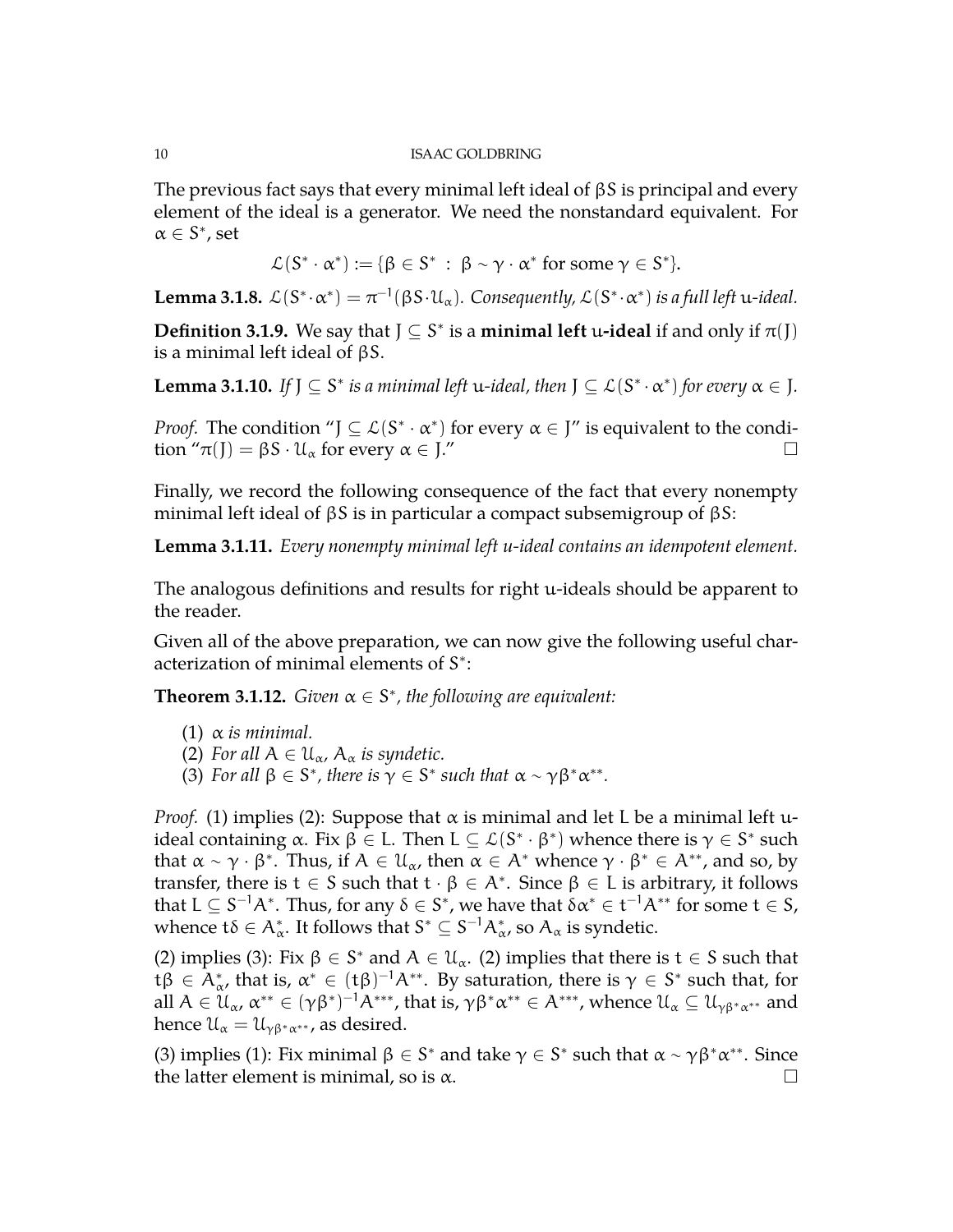### A NONSTANDARD TAKE ON CENTRAL SETS 11

## **Remarks 3.1.13.**

- (1) The proof of (1) implies (2) in the standard context uses the compactness of minimal left ideals. The nonstandard approach seems to avoid this.
- (2) Item (2) above is similar to the property of idempotent ultrafilters in that sets in the ultrafilter have large ultrafilter shits, where large in the former means in the ultrafilter and in the latter means syndetic.

<span id="page-10-0"></span>3.2. **Piecewise syndetic sets and central sets.** The following result provides the crucial link between piecewise syndetic sets and minimal elements:

**Theorem 3.2.1.** *Suppose that*  $A \subseteq S$ *. Then* A *is piecewise syndetic if and only if there is a minimal*  $\alpha \in A^*$ .

*Proof.* First suppose that A is piecewise syndetic. Take finite  $G \subseteq S$  and  $\alpha \in A^*$ such that S  $\cdot\alpha\subseteq\mathsf{G}^{-1}\mathsf{A}^{*}.$  By transfer,  $\mathsf{S}^{*}\cdot\alpha^{*}\subseteq\mathsf{G}^{-1}\mathsf{A}^{**}.$  Take minimal  $\beta\in\mathsf{S}^{*}$ such that  $\beta\in\mathcal{L}(S^*\cdot\alpha^* )$ , so  $\beta\in G^{-1}A^*.$  Take  $\mathsf{t}\in G$  such that  $\mathsf{t}\beta\in A^*;$  it remains to notice that tβ is minimal.

Now suppose that  $\alpha \in S^*$  is minimal and  $\alpha \in A^*$ . By the previous theorem,  $A_{\alpha}$  is syndetic, so there is finite G  $\subseteq$  S such that  $S = G^{-1}A_{\alpha}$ . It follows that  $S\alpha \subseteq \tilde{G}^{-1}A^*$ , whence A is piecewise syndetic.  $\qquad \qquad \Box$ 

**Corollary 3.2.2.**  $\alpha \in S^*$  *is in the closure of the minimal elements if and only if every*  $A \in \mathfrak{U}_{\alpha}$  *is piecewise syndetic.* 

We now come to the central definition of this note:

# **Definition 3.2.3.**

- (1)  $\alpha \in S^*$  is a **minimal idempotent** if it is both minimal and idempotent.
- (2)  $A \subseteq S$  is **central** if there is a minimal idempotent  $\alpha \in A^*$ .

The following is immediate from the definition:

**Proposition 3.2.4.** *The notion of being central is partition regular.*

By our earlier discussions, every central set is both piecewise syndetic and an FP-set. By partition regularity of being central, the example from the introduction is a piecewise syndetic FP-set that is not central.

Although piecewise syndetic sets need not be central, we now show that every piecewise syndetic set has a shift that is central:

**Theorem 3.2.5.** *For*  $A \subseteq S$ *, the following are equivalent:* 

(1) A *is piecewise syndetic.*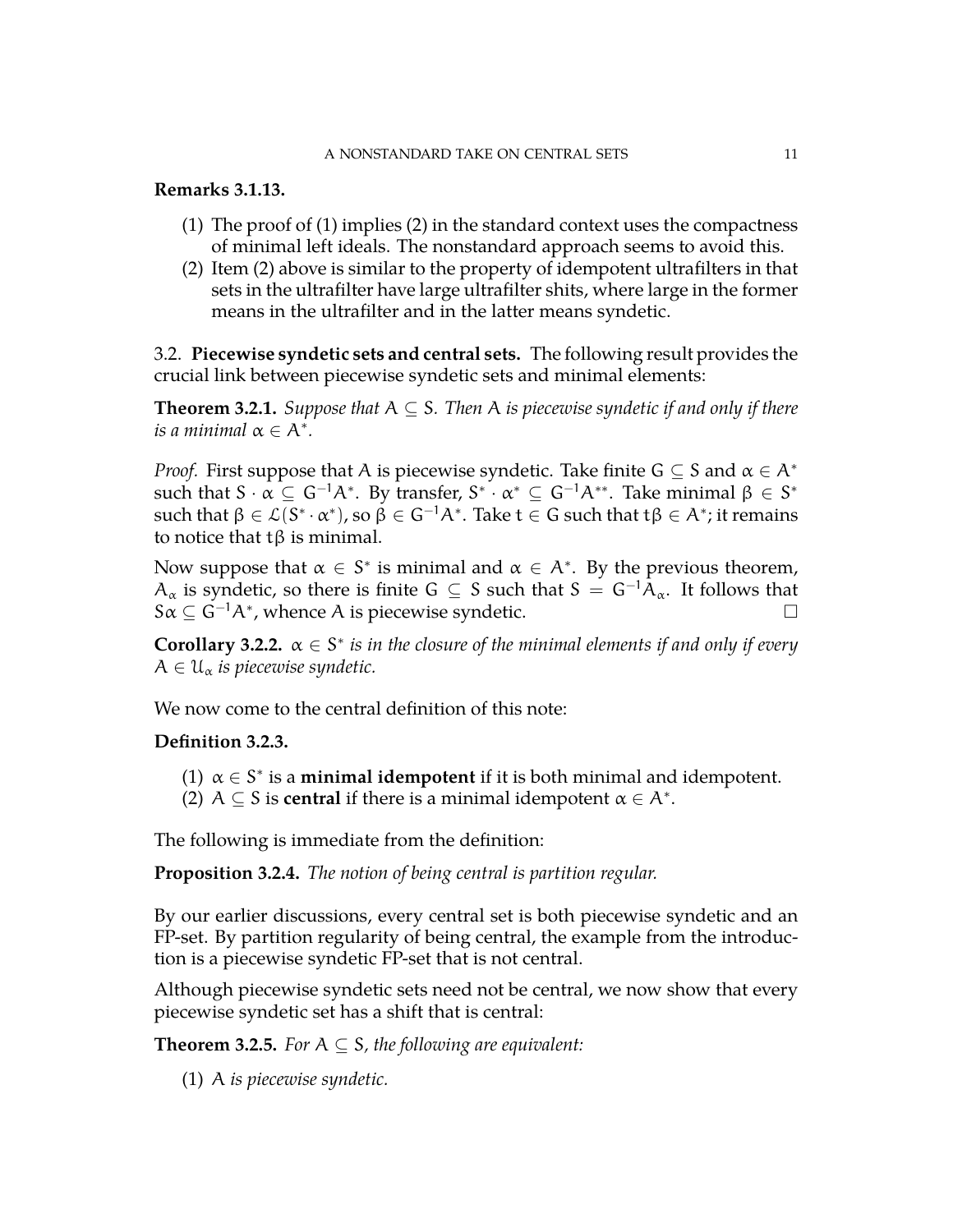(2)  $\{x \in S : x^{-1}A \text{ is central}\}$  *is syndetic.* (3)  $\{x \in S : x^{-1}A \text{ is central}\}$  *is nonempty.* 

*Proof.* (1) implies (2): Let  $B := \{x \in S : x^{-1}A \text{ is central}\}\$ . Fix  $\delta \in S^*$ . We need to find  $t \in S$  such that  $t\delta \in B^*$ . Take minimal  $\alpha \in A^*$ . Let L be a minimal left u-ideal with  $\alpha \in L$ . Let  $\beta \in L$  be idempotent. Since  $A_{\beta} \subseteq B$ , it suffices to find  $t\in S$  such that  $t\delta\in A^*_\beta.$  Since  $L\subseteq \mathcal{L}(S^{*\mathsf{T}}\!\cdot\beta^*)$ , there is  $\gamma\in S^*$  such that  $\alpha\sim\gamma\cdot\beta^*$ , whence

$$
\alpha \cdot \beta^* \sim \gamma \cdot \beta^* \cdot \beta^{**} \sim \gamma \cdot \beta^* \sim \alpha.
$$

It follows that  $\alpha\cdot\beta^*\in A^{**}$ , whence there is  $s\in S$  such that  $\beta\in s^{-1}A^*.$  Since  $\beta$  is minimal, by Theorem [3.1.12,](#page-9-0) we have that  $(s^{-1}A)_\beta$  is syndetic, whence there is  $u ∈ S$  such that  $uδ ∈ (s^{-1}A)_{β}^*$ , that is  $β^* ∈ (uδ)^{-1}s^{-1}A^{**} = (suδ)^{-1}A^{**}$ , whence  $\mathsf{su}\delta\in\mathsf{A}^*_\beta.$  Thus, setting  $\mathsf{t}:=\mathsf{su},$  we have  $\mathsf{t}\delta\in\mathsf{A}^*_\beta$ , as desired.

(2) implies (3) is trivial.

(3) implies (1): Take  $x \in S$  such that  $x^{-1}A$  is central and let  $\alpha \in x^{-1}A^*$  be a minimal idempotent. Then  $x\alpha \in A^*$  is minimal, so A is piecewise syndetic.  $\Box$ 

We finish this subsection by showing that thick sets are central. First:

**Theorem 3.2.6.**  $A \subseteq S$  *is thick if and only if there is a left* u-*ideal*  $L \subseteq A^*$ *.* 

*Proof.* First suppose that A is thick, so  $S\alpha \subseteq A^*$  for some  $\alpha \in S^*$ . It follows that  $S^*\alpha^* \subseteq A^{**}$ , whence  $\mathcal{L}(S^*\alpha^*)$  is a left u-ideal contained in  $A^*$ .

Conversely, suppose that  $L \subseteq A^*$  is a left u-ideal. Fix  $\alpha \in L$ . Then  $S \alpha \subseteq L \subseteq A^*$ , as desired.  $\Box$ 

Since every left u-ideal contains a minimal left u-ideal, we have:

**Corollary 3.2.7.** *Thick sets are central.*

<span id="page-11-0"></span>3.3. **Addition and multiplication.** In this subsection, we work with the semigroups  $(N,+)$  and  $(N, \cdot)$ . We then use the adjectives "additive" and "multiplicative" to make it clear which semigroup we are speaking about.

We consider the following two sets (using the same notation as found in [\[7\]](#page-27-4)):

## **Definition 3.3.1.**

- (1)  $\Gamma$  is the closure of the set of additively idempotent elements of  $\mathbb{N}^*$ .
- (2) M is the closure of the set of additively minimal idempotent elements of N ∗ .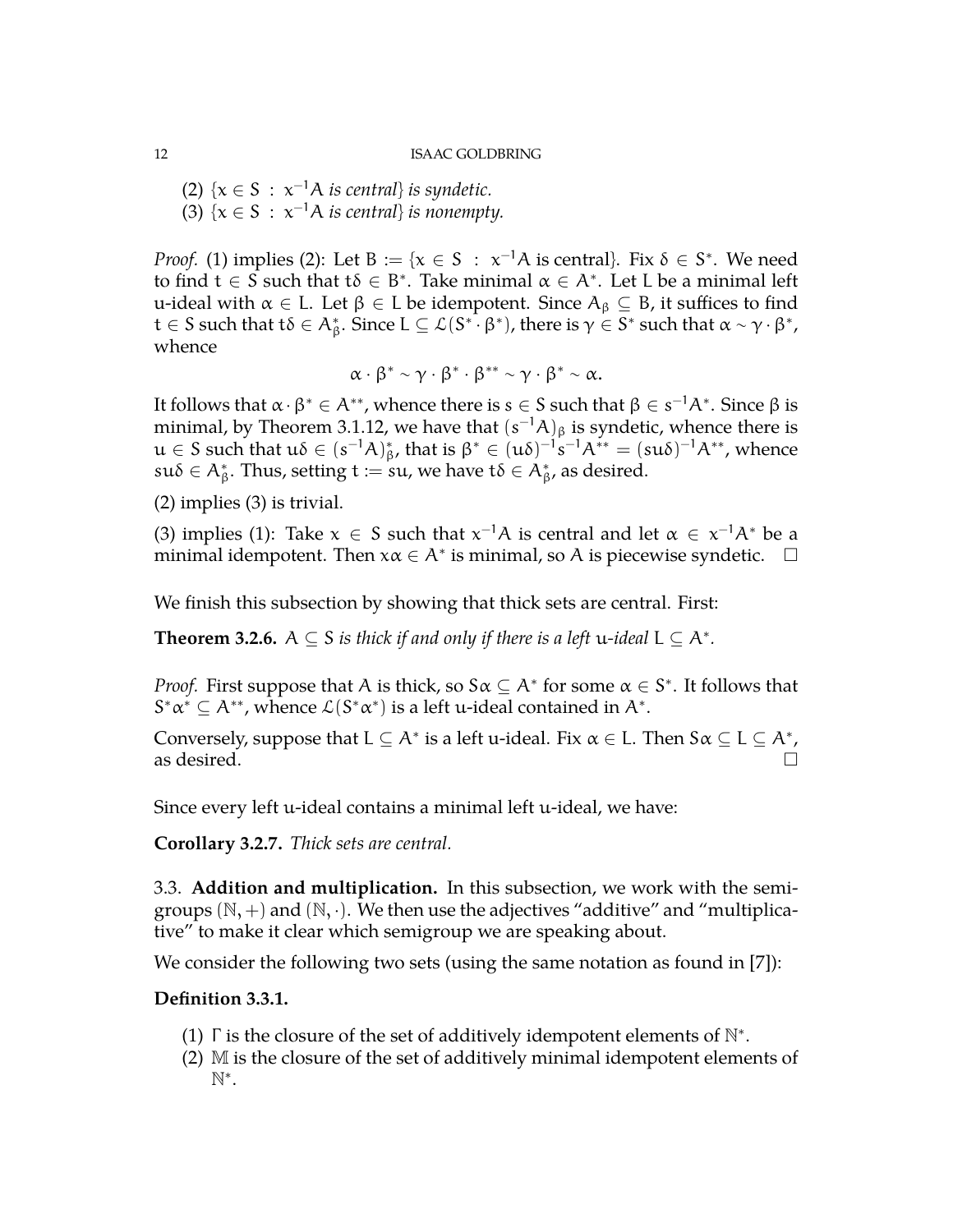Thus,  $\alpha \in \Gamma$  (resp.  $\alpha \in M$ ) if and only if, whenever  $\alpha \in A^*$ , then A is an FS-set (resp. A is an additively central set).

We use the notation  $A/n := \{m \in \mathbb{N} : mn \in A\}.$ 

**Proposition 3.3.2.** Γ *and* M *are multiplicative left u-ideals of* N ∗ *.*

*Proof.* Take  $\alpha \in \mathbb{N}^*$ ,  $\beta \in \Gamma$ , and suppose that  $\alpha \cdot \beta^* \in A^{**}$ ; we need to show that A is an FS-set. Take  $n \in \mathbb{N}$  such that  $n \cdot \beta \in A^*$ , so  $\beta \in A^*/n$ . It follows that  $A/n$ is an FS-set, whence so is A. Indeed, take an additively idempotent  $\gamma \in A/n$ ; it suffices to see that  $n\gamma$  is also additively idempotent, which follows from the calculation

$$
n\gamma + (n\gamma)^* = n\gamma + n\gamma^* = n(\gamma + \gamma^*) \sim n\gamma.
$$

If  $\beta \in M$ , then  $A/\pi$  in the above paragraph is additively central, whence  $\gamma$  can be chosen to be a minimal idempotent element. It just remains to observe that  $n\gamma$  is also minimal, whence A is additively central.

**Corollary 3.3.3.** For any partition  $\mathbb{N} := \bigsqcup_{i=1}^n C_i$ , there is some i such that  $C_i$  is both *additively and multiplicatively central.*

*Proof.* Let  $L \subset M$  be a multiplicatively minimal left u-ideal. Take  $\alpha \in L$ . Then  $\alpha$  is a multiplicatively minimal idempotent. Take i such that  $\alpha \in C_i^*$ . Then  $C_i$  is multiplicatively central. Since  $\alpha \in \mathbb{M}$ , we have that  $C_i$  is also additively  $\Gamma$  central.

Here is a nice combinatorial application of the preceding ideas. (Something more general appears in [\[4,](#page-27-1) Chapter 10]):

**Theorem 3.3.4** (Bergelson [\[1\]](#page-27-6)). *The equation*  $x + y = w \cdot z$  *is injectively partition regular: for any partition*  $\mathbb{N} := \coprod_{i=1}^{n} C_i$ , there is *i and distinct*  $a, b, c, d \in C_i$  *such that*  $a + b = c \cdot d$ *. Moreover,*  $a, b, c, d$  *can be chosen arbitrarily large.* 

*Proof.* Choose  $\alpha$  as in the previous corollary, so a multiplicatively minimal idempotent contained in M. Take i such that  $\alpha \in C_{i}^{*}$ . This i will be as desired. For notational convenience, set  $C := C_i$ . Since  $\alpha \cdot \alpha^* \in C^{**}$ , there are arbitrarily large  $d \in C$  such that  $d \cdot \alpha \in C^*$ . Since  $\alpha \in C^* \cap C^* / d$ , we have that  $C \cap C / d$  is additively central. Take additively minimal idempotent  $\beta \in C^* \cap C^* / \mathrm{d}.$  We then have that  $\beta + \beta^* \in C^{**} \cap C^{**}/d$ . There are then arbitrarily large  $b' \in C \cap C/d$  such that  $b' + \beta \in C^* \cap C^* / d$ . Set  $b := b'd$ , noting that  $b \in C$  and  $b \neq d$ . Now note that  $d\beta \in C^* \cap (dC^* - b)$ , so there are arbitrarily large  $a \in C$  such that  $a + b \in dC$ (so we can assume that  $a \neq b, d$ ). Take  $c \in C$  such that  $a + b = cd$ . Choosing  $a$ arbitrarily large forces c arbitrarily large and distinct from  $a, b, d$ .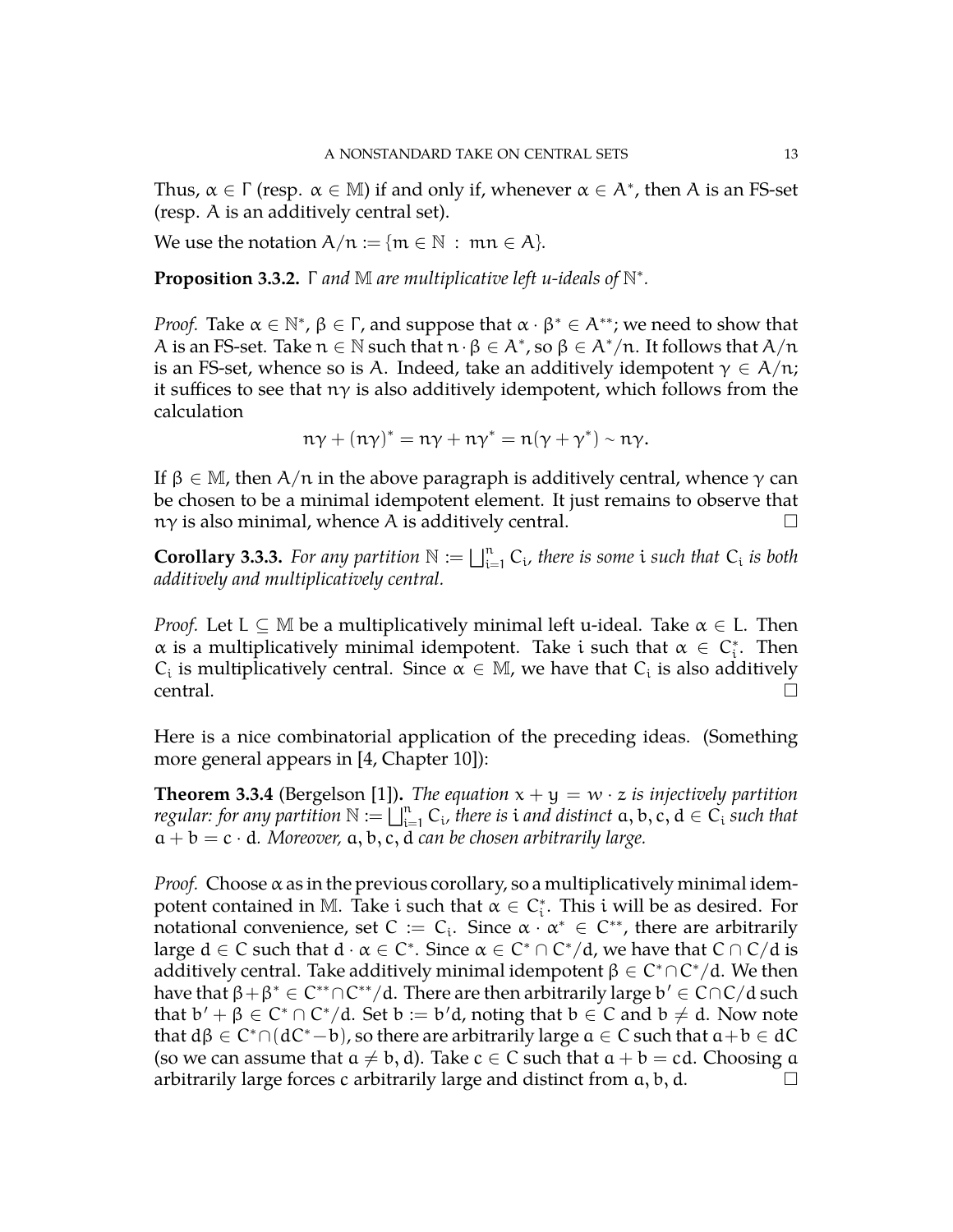Multiplicatively central sets need not be FS-sets (see [\[7,](#page-27-4) Thm 16.29]) but we do have the next best thing, a result due to Bergelson and Hindman (see [\[2,](#page-27-7) Thm 3.5]):

<span id="page-13-2"></span>**Theorem 3.3.5.** *Every multiplicatively piecewise syndetic set is an* FS<ω*-set.*

Here,  $A \subseteq \mathbb{N}$  is an FS<sub>< $\omega$ </sub>-set if there are arbitrarily large finite sets X such that  $FS(X) \subseteq A$ . First:

**Lemma 3.3.6.** *Let*  $\mathbb{F} := \{ \alpha \in S^* : \text{every } A \in \mathcal{U}_\alpha \text{ is an FS}_{\leq \omega} \text{ -set} \}.$  Then  $\mathbb{F}$  is a *nonempty closed multiplicative u-ideal of* S ∗ *.*

*Proof.* F is clearly closed and is nonempty as it contains all additive idempotents. Suppose that  $\alpha \in \mathbb{F}$  and  $\beta \in S^*$ .

First suppose that  $\alpha\cdot\beta^*\in A^{**}$  and fix  $k\in\mathbb{N}.$  Since  $\alpha\in A^*_\beta$ , we see that  $A_\beta$  is an  $FS_{\leq w}$ -set, say  $FS({x_1, \ldots, x_k}) \subseteq A_\beta$ . This is a finitary statement, whence there is  $y \in \mathbb{N}$  such that  $FS({x_1, \ldots, x_k}) \cdot y \subseteq A$ , that is,  $FS({x_1y, \ldots, x_ky}) \subseteq A$ .

Now suppose that  $\beta \cdot \alpha^* \in A^{**}$ . Then there is  $n \in \mathbb{N}$  such that  $n\alpha \in A^*$ , so  $A/n$ is  $FS_{\leq \omega}$ , whence so is A.

*Proof of Theorem* [3.3.5.](#page-13-2) Suppose that  $A \subseteq \mathbb{N}$  is multiplicatively piecewise syndetic. Let  $\alpha \in A^*$  be a multiplicatively minimal idempotent element. By the previous lemma,  $\alpha \in \mathbb{F}$ , whence A is FS<sub><ω</sub>.  $□$ 

# 4. Combinatorial descriptions of central sets

<span id="page-13-0"></span>In this section, we give a description of central sets that is purely combinatorial. We split this task up into two parts.

<span id="page-13-1"></span>4.1. **Part 1: FP-trees.** *In this section (and this section only), we follow usual settheoretic convention and view*  $n \in \mathbb{N}$  *as the ordinal*  $n = \{0, 1, \ldots, n - 1\}$ *.* 

**Definition 4.1.1.** If X is a set, a **tree in** X is a set  $T \subseteq X^{\lt \omega}$  closed under initial segments.

Suppose that  $T$  is a tree in  $X$ .

- (1) For  $f \in T$  with  $dom(f) = n$  and  $x \in X$ , we set  $f \cap x := f \cup \{(n, x)\}.$
- (2) For  $f \in T$ , we set  $B_f := \{x \in X : f^{\frown} x \in T\}$ .
- (3) We say that T is **pruned** if  $B_f \neq \emptyset$  for all  $f \in T$ .

**Definition 4.1.2.** Suppose that S is a semigroup and T is a tree in S.

(1) For  $f \in T$ , we set  $P_f := FP(\langle f(t) \rangle_{t \in dom(f)})$ .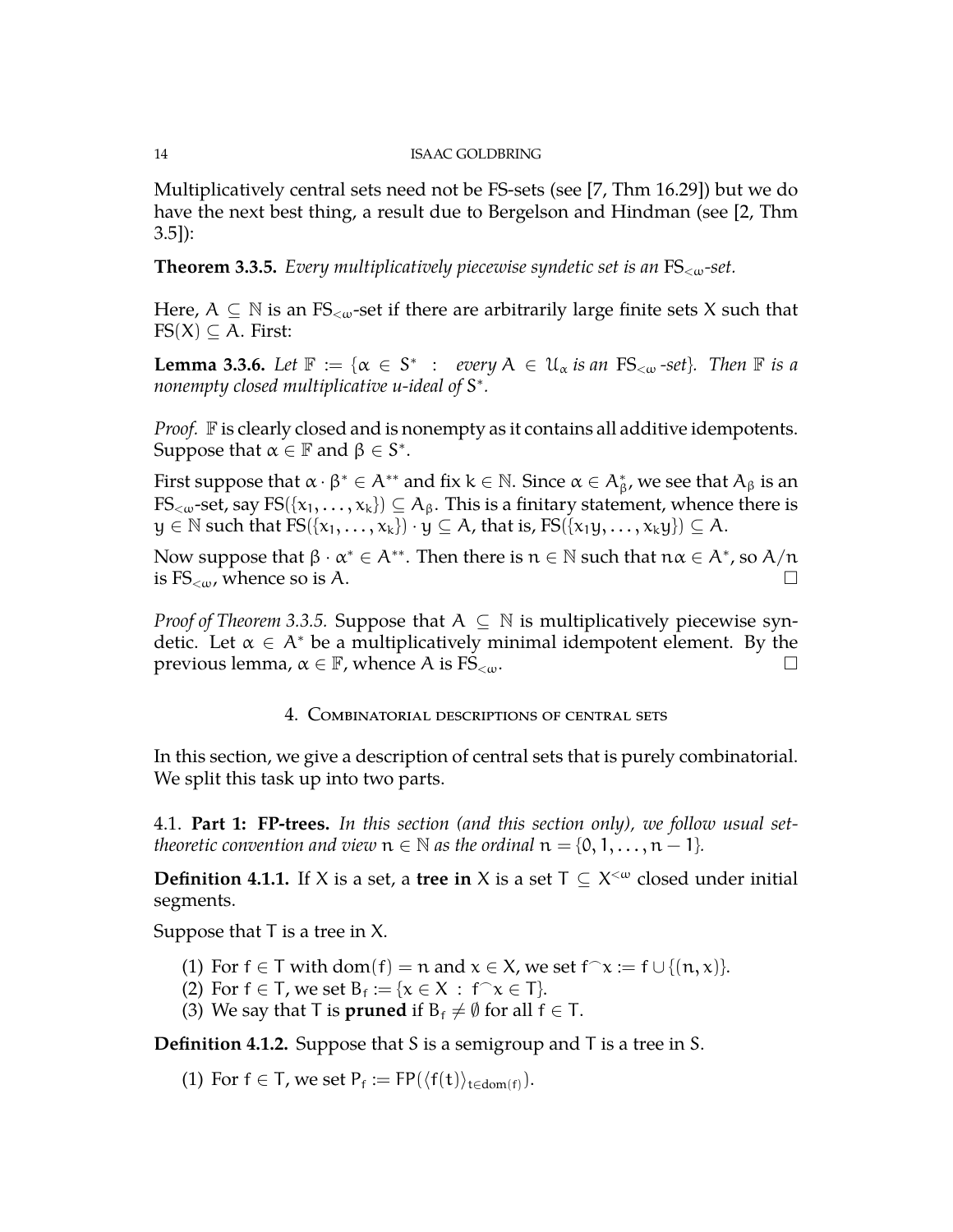(2) For f,  $g \in T$  with  $f \subsetneq g$ , we set

$$
P_{g-f} := FP(\langle g(t) \rangle_{t \in dom(g), t \geq dom(f)}).
$$

(3) We say that T is an **FP-tree** if, for each  $f \in T$ , we have

$$
B_f := \bigcup_{f \subsetneq g} P_{g-f}
$$

.

Note that the inclusion  $(\subseteq)$  in the previous display always holds.

Suppose that  $A \subseteq S$  is such that there is a pruned FP-tree in A. Then A is an FP-set. Indeed, if  $\sigma \in A^{\omega}$  is an infinite branch in T (meaning that  $\sigma | n \in T$  for all  $n \in \omega$ ), then FP( $\langle \sigma(n) \rangle_{n=1}^{\infty}$ )  $\subseteq$   $B_{\emptyset} \subseteq A$ . Surprisingly, the converse holds:

**Theorem 4.1.3.** A  $\subseteq$  S *is an FP-set if and only if there is a pruned FP-tree in* A. In fact, if  $\alpha \in A^*$  is idempotent, then there is an FP-tree T in A such that  $\alpha \in B^*_\mathrm{f}$  for all  $f \in T$ .

*Proof.* Suppose that  $\alpha \in A^*$  is idempotent. We construct T level by level by recursion so that  $P_f \subseteq {}_{\alpha}A$  for all  $f \in T$ . Clearly  $T_0 := {\emptyset}$ . We set  $T_1 := {}_{\alpha}A$ . Now suppose that  $f \in T_n$ . We then set  $B_f := \{x \in {}_{\alpha}A$  :  $P_f \cdot x \subseteq {}_{\alpha}A\}$ , noting that  $\alpha \in B_f^*$ (since  $P_f \subseteq \alpha A$ ). It will be useful to observe that the construction ensures that, for f,  $g \in T$  with  $f \subseteq g$ , we have  $B_g \subseteq B_f$ .

We now verify that T is an FP-tree. Suppose that  $f \subsetneq g$  and  $x \in P_{g-f}$ . Write  $x = g(t_1) \cdots g(t_n)$  with  $t_1 \geq dom(f)$ . Let h be the restriction of g with domain  $t_n$ . If  $n = 1$ , then  $x = g(t_1) \in B_h \subseteq B_f$ , as desired. Otherwise, set  $w :=$  $g(t_1)\cdots g(t_{n-1})\in P_h$ . We need to show that  $x=wg(t_n)\in B_f$ . Since  $g(t_n)\in B_h$ , we have that  $x \in \alpha A$  by definition of  $B_h$ . To see that  $P_f \cdot x \subseteq \alpha A$ , note that  $P_f w \subseteq P_h$ , so  $P_f \cdot x \subseteq P_h \cdot g(t_n) \subseteq {}_{\alpha}A$ , again by the definition of  $B_h$ .

The desired combinatorial characterization of central sets arises from strengthening the notion of FP-tree.

**Definition 4.1.4** (Temporary). We call  $A \subseteq \mathcal{P}(S)$  **robust** if there is minimal  $\alpha \in$  $\bigcap_{A \in \mathcal{A}} A^*$ . We call an FP-tree T **robust** if  $\{B_f : f \in T\}$  is robust.

**Corollary 4.1.5.** *If* A *is central, then there is a robust FP-tree in* A*.*

We aim to show that the converse holds. First:

**Definition 4.1.6.** Suppose that  $\mathcal{C} := (C_i)_{i \in I}$  is a family of subsets of A with the finite intersection property. We say that  $C$  is **good** if: for every  $i \in I$  and every  $x \in C_i$ , there is  $j \in I$  such that  $x \cdot C_j \subseteq C_i$ .

**Lemma 4.1.7.** Suppose that  $C$  is a good family of subsets of S. Then  $\bigcap_{i\in I} C_i^*$  is a *nonempty closed* u*-subsemigroup of* S ∗ *.*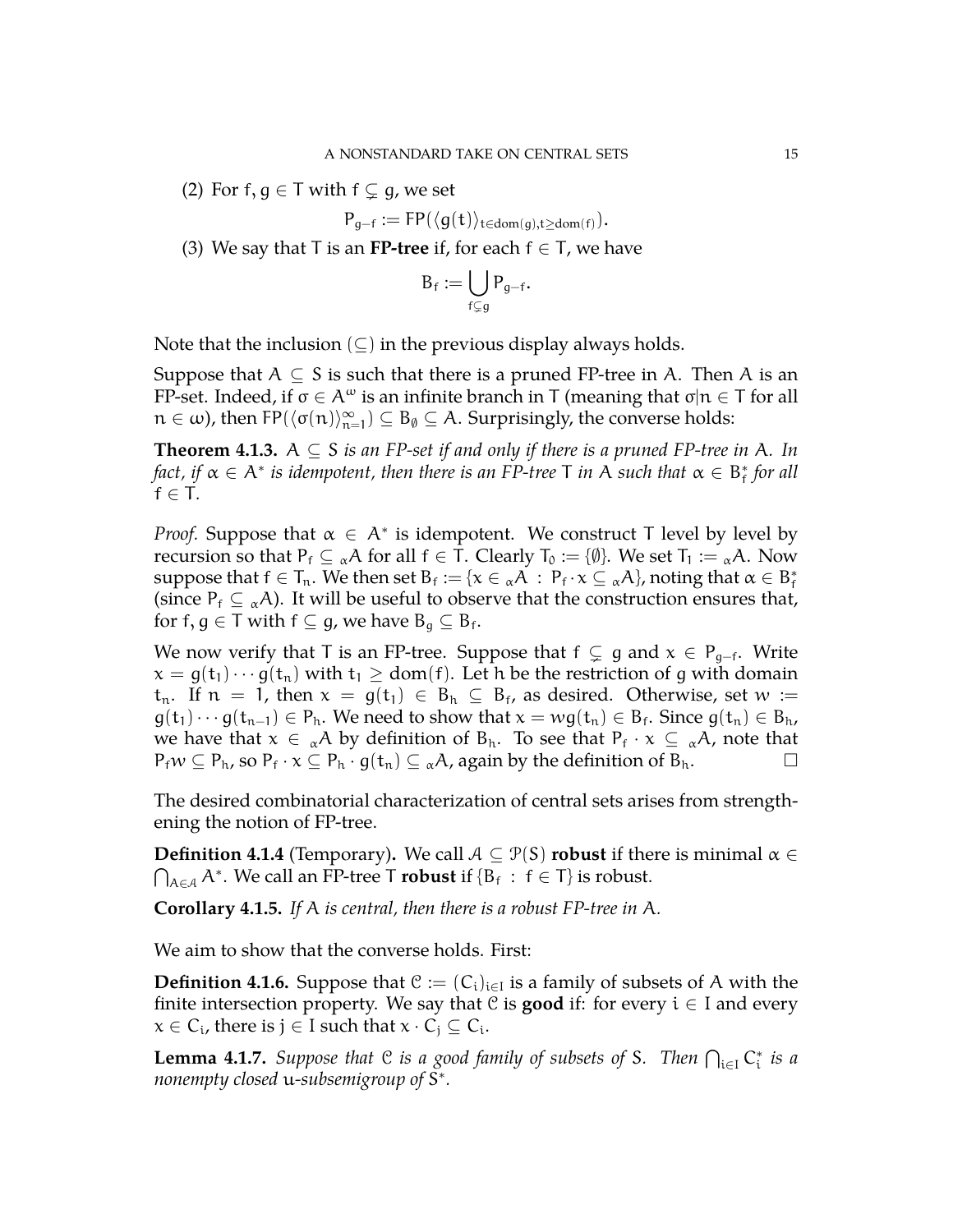*Proof.* Set  $M := \bigcap_{i \in I} C_i^*$ . M is clearly closed and is nonempty by the finite intersection property. To see that M is a u-subsemigroup, suppose  $\alpha, \beta \in M$ . It suffices to show that  $\alpha \cdot \beta^* \in C^{**}_i$  for all  $i \in I$  (for then any  $\gamma \sim \alpha \cdot \beta^*$  belongs to M). Fix  $x \in C_i$  and take j such that  $x \cdot C_j \subseteq C_i$ . We then have that  $x\beta \in C_i^*$ . It follows that  $C_i \subseteq (C_i)_{\beta}$ , so  $\alpha \in (C_i)_{\beta}^*$ , that is,  $\alpha \beta^* \in C_i^{**}$ , as desired.

**Corollary 4.1.8.** *Suppose that there is a robust good family of subsets of* A*. Then* A *is central.*

*Proof.* Let  $(C_i)_{i\in I}$  be a robust good family of subsetsof A. Then there is a minimal left u-ideal L such that  $\bar{L}\cap\bigcap_{i\in I}C^*_i\neq\emptyset$ . Since  $L\cap\bigcap_{i\in I}C^*_i$  is a closed usubsemigroup of S<sup>\*</sup>, it contains an idempotent element  $\alpha$ ; since  $\alpha \in A^*$ , we see that A is central.  $\square$ 

To bridge the gap between FP-trees and good families, we make a new definition:

**Definition 4.1.9.** Suppose that T is a tree in S. We say that T is a ∗**-tree** if: for every  $f \in T$  and every  $x \in B_f$ , we have  $x \cdot B_{f \cap x} \subseteq B_f$ .

In other words, T is a  $\ast$ -tree if: for all  $f \in T$  and  $x, y \in S$ , if  $f^{\frown}x^{\frown}y \in T$ , then  $f^{\frown}$ xy  $\in$  T. The following lemma is routine and does not need any nonstandard methods. See [\[7,](#page-27-4) Lemma 14.23.1 and Theorem 14.25] for proofs.

## **Lemma 4.1.10.**

- (1) *Every FP-tree is a* ∗*-tree.*
- (2) Suppose that T is a  $*$ -tree and  $C_F := \bigcap_{f \in F} B_f$ . Then  $(C_F)$  is a good family. If T *is robust, then the family is robust.*

We can now summarize:

**Theorem 4.1.11.** *For*  $A \subseteq S$ *, the following are equivalent:* 

- (1) A *is central.*
- (2) *There is a robust FP-tree in* A*.*
- (3) *There is a robust* ∗*-tree in* A*.*
- (4) *There is a robust good family of subsets of* A*.*

<span id="page-15-0"></span>4.2. **Part 2: Collectionwise piecewise syndetic families.** The issue with the previous theorem is that it is only provides a quasi-combinatorial characterization of central set as it uses the notion of robustness, which is defined in terms of ultrafilters. The goal of this subsection is to give a combinatorial characterization of robustness. The basic idea is that since piecewise syndeticity is the same as containing a minimal element, robustness will be equivalent to some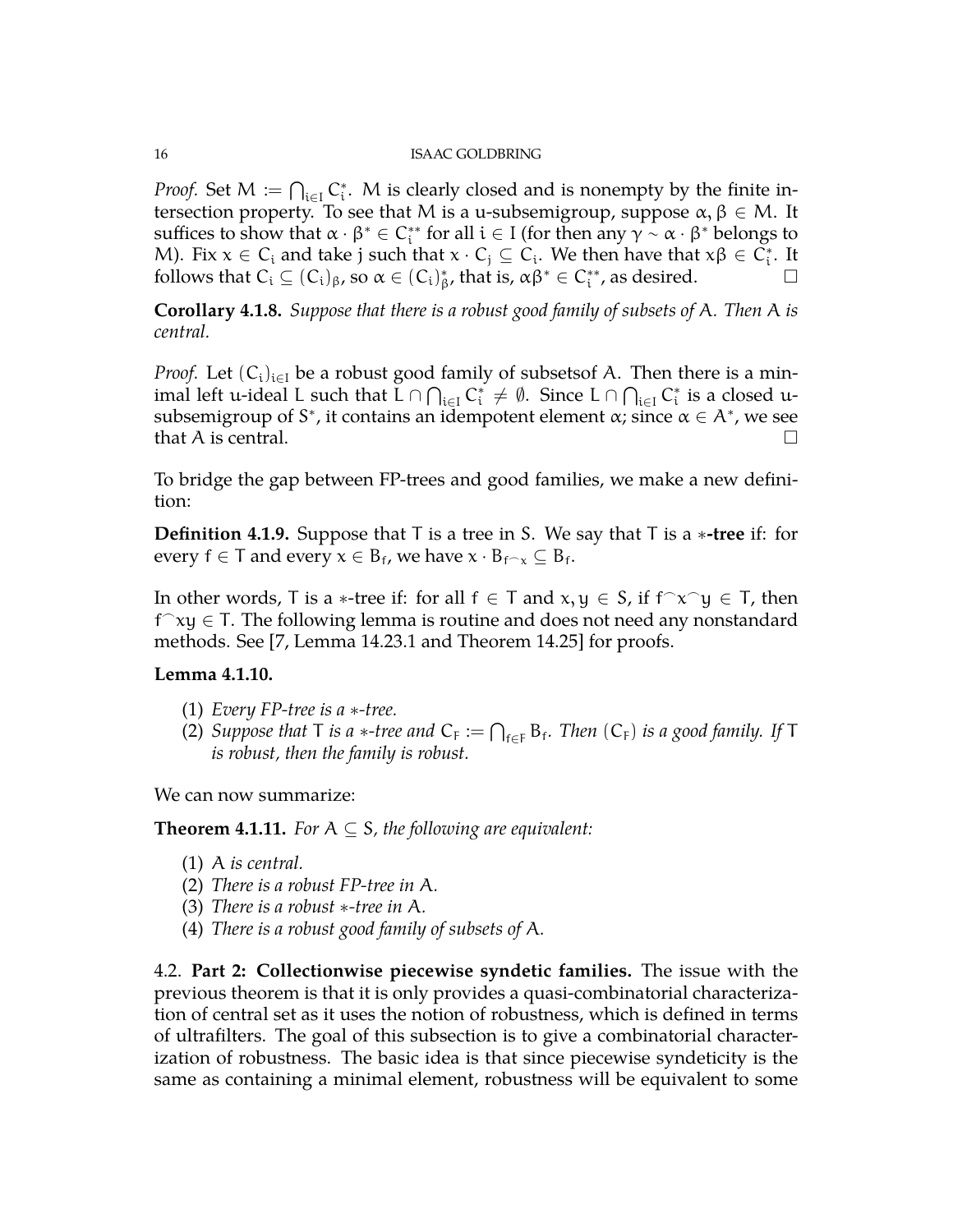form of uniform piecewise syndeticity. Here is the standard definition that will turn out to be equivalent to robustness:

**Definition 4.2.1.** We say that  $A \subseteq \mathcal{P}(S)$  is **collectionwise piecewise syndetic** (cwpws) if there are functions  $G : \mathcal{P}_f(\mathcal{A}) \to \mathcal{P}_f(S)$  and  $x : \mathcal{P}_f(\mathcal{A}) \times \mathcal{P}_f(S) \to S$ such that, for all  $F \in \mathcal{P}_f(S)$  and all  $\mathcal{F}, \mathcal{H} \in \mathcal{P}_f(\mathcal{A})$  with  $\mathcal{F} \subseteq \mathcal{H}$ , we have

$$
F\cdot \chi(\mathfrak{H},F)\subseteq G(\mathfrak{F})^{-1}(\bigcap \mathfrak{F}).
$$

Before giving some nonstandard reformulations of cwpws, we remind the reader that, given a set X, a *hyperfinite approximation of* X is a hyperfinite set H such that  $X \subseteq H \subseteq X^*$ . Given enough saturation, every set has a hyperfinite approximation.

<span id="page-16-0"></span>**Theorem 4.2.2.** *For a semigroup* S and  $A \subseteq \mathcal{P}(S)$ *, the following are equivalent:* 

- (1) A *is cwpws.*
- (2) For any hyperfinite approximation H of S, there is  $\alpha \in S^*$  such that, for any *finite subset*  $\mathfrak{F}$  *of A, we have*  $H \cdot \alpha \subseteq S^{-1}(\bigcap \mathfrak{F})^*.$
- (3) For any hyperfinite approximation H of S, there is  $\alpha \in S^*$  and G as above such *that, for any finite subset*  $\mathfrak{F}$  *of*  $\mathcal A$ *, we have*  $\mathsf H \cdot \alpha \subseteq \mathsf G(\mathfrak{F})^{-1}(\bigcap \mathfrak{F})^*.$
- (4) *There is a hyperfinite approximation* H *of* S,  $\alpha \in S^*$ , and G as above such that, for any finite subset  $\mathfrak{F}$  of  $\mathcal A$ *, we have*  $\mathsf H \cdot \alpha \subseteq \mathsf G(\mathfrak{F})^{-1}(\bigcap \mathfrak{F})^*.$
- (5) *There is* α ∈ S ∗ *and* G *as above such that, for any finite subset* F *of* A*, we have*  $S \cdot \alpha \subseteq G(\mathcal{F})^{-1}(\bigcap \mathcal{F})^*$ .

*Proof.* (1) implies (2): Let G and x witness that A is cwpws. Let H be any hyperfinite approximation of S and let  $H$  be any hyperfinite approximation of  $A$ . Then by transfer, for any finite  $\mathcal F$  contained in  $\mathcal A$ , we have

$$
H\cdot x(\mathcal{H},H)\subseteq G(\mathcal{F})^{-1}(\bigcap \mathcal{F})^*\subseteq S^{-1}(\bigcap \mathcal{F})^*.
$$

(2) implies (3) follows immediately from saturation.

(3) implies (4) and (4) implies (5) are trivial.

(5) implies (1): Given finite F contained in S and finite  $H$  contained in  $A$ , there are only finite many  $\mathcal F$  contained in  $\mathcal H$ , so apply transfer to the statement "there is  $x \in S^*$  such that, for all  $\mathcal F$  contained in  $\mathcal H$ ,  $F \cdot x \subseteq G(\mathcal F)^{-1}(\bigcap \mathcal F)^{*\prime\prime}$  to get  $x(\mathcal H, F)$ .  $\Box$ 

Although the following corollary can be deduced with some effort from the standard definition, it is an immediate consequence of the previous theorem.

**Corollary 4.2.3.**  $A \subseteq \mathcal{P}(S)$  *is cwpws if and only if the closure of A under finite intersections is cwpws.*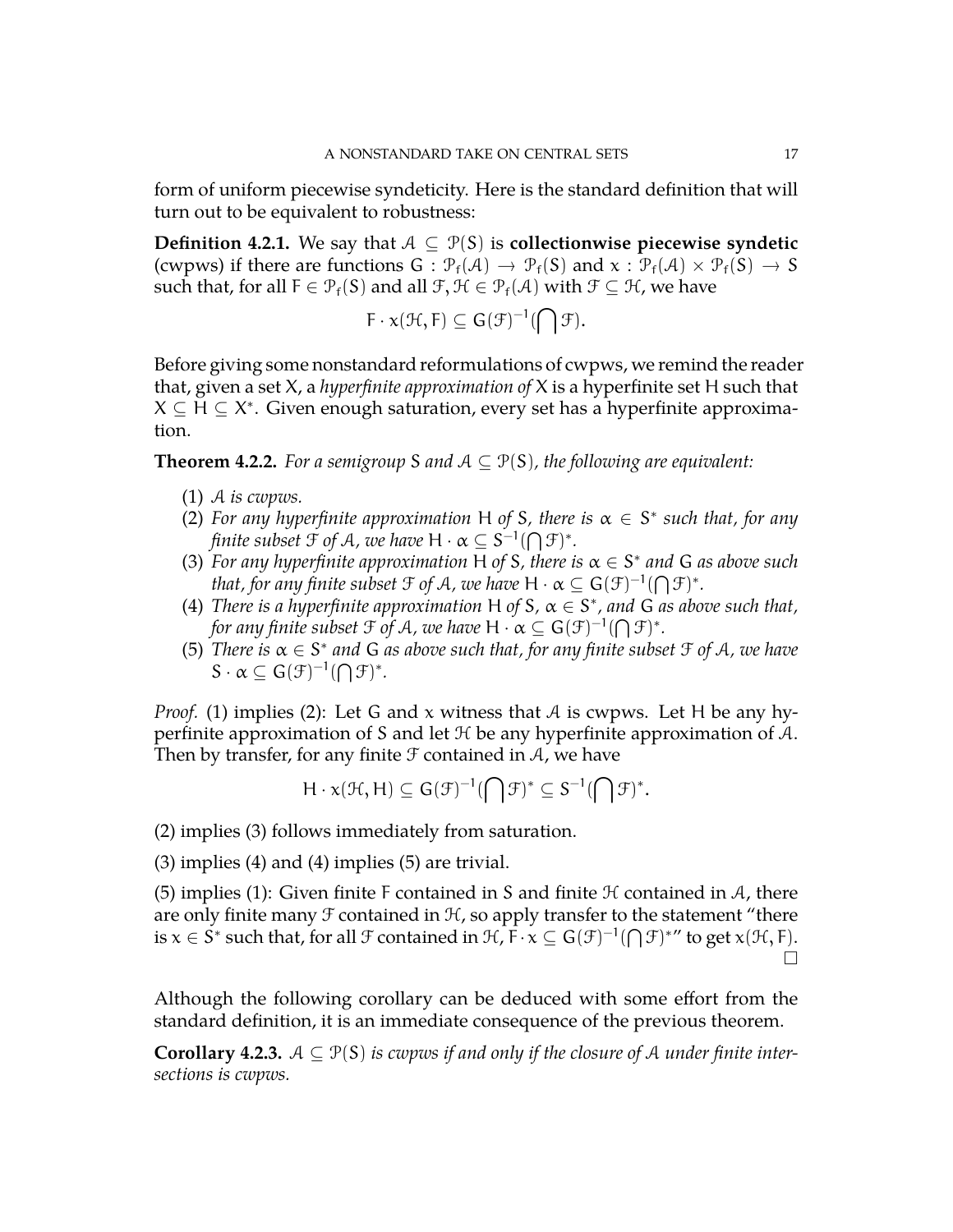**Remark 4.2.4.** Consider the case of  $(N, +)$ . A  $\subseteq N$  is piecewise syndetic if and only if there is a hyperfinite interval I such that  $A^* \cap I$  has only finite gaps. Suppose, for simplicity, that  $A \subseteq \mathcal{P}(\mathbb{N})$  is closed under finite intersections. The above theorem shows that  $A$  is collectionwise piecewise syndetic if and only if there is a hyperfinite interval I such that  $A^* \cap I$  has only finite gaps for every  $A \in$ A. The cleanliness of the previous statement is why we find the nonstandard description of the notion of cwpws family so natural.

Here is the main result of this subsection, which completes the combinatorial description of central sets:

# **Theorem 4.2.5.** *For*  $A \subseteq \mathcal{P}(S)$ *, we have that*  $A$  *is cwpws iff*  $A$  *is robust*

*Proof.* First suppose that  $A$  is cwpws and take  $\alpha$  and  $G$  as in condition (5) of Theorem [4.2.2.](#page-16-0) By transfer, we have  $S^* \cdot \alpha^* \subseteq G(\mathcal{F})^{-1}(\bigcap \mathcal{F})^{**}$ . Let  $\gamma \in \mathcal{L}(S^* \cdot \alpha^*)$ be minimal. For any F, let  $t(\mathcal{F}) \in G(\mathcal{F})$  be such that  $\gamma \in t(\mathcal{F})^{-1}(\bigcap \mathcal{F})^*$ . and set  $E(\mathcal{F}) := \{t(\mathcal{H}) : \mathcal{F} \subseteq \mathcal{H}\}\$ . Note that, in particular, for any  $A \in \mathcal{A}$ , that  $E({A}) \subseteq A_{\gamma}$ . The family of  $E(\mathcal{F})'$ s has the finite intersection property, whence there is  $\beta \in \bigcap_{\mathcal{F}} E(\mathcal{F})^*$ . Then, for  $A \in \mathcal{A}$ , we have  $\beta \in A^*_{\gamma}$ , that is,  $\beta \cdot \gamma^* \in A^{**}$ , so  $A \in \mathcal{U}_{\beta\gamma^*}$ . It remains to note that  $\beta \cdot \gamma^*$  is minimal.

Conversely, suppose that  $\alpha \in S^*$  is minimal such that  $\mathcal{A} \subseteq \mathcal{U}_\alpha$ . We claim that  $\alpha$ witnesses the truth of  $(5)$  in Theorem [4.2.2.](#page-16-0) Fix  $\mathcal F$  and, for notational simplicity, set  $\mathsf{A}:=\bigcap \mathcal{F}.$  Since  $\alpha$  is minimal,  $\mathsf{A}_\alpha$  is syndetic, whence there is finite  $\mathsf{G}(\mathcal{F})\subseteq \mathsf{S}$ such that  $S^*\subseteq G(\mathcal{F})^{-1}\mathcal{A}_\alpha^*.$  It follows that  $S^*\alpha^*\subseteq G(\mathcal{F})^{-1}\mathcal{A}^{**}$ , whence, by transfer,  $S\alpha \subseteq G(\mathcal{F})^{-1}A^*$ . Поставите на селото на селото на селото на селото на селото на селото на селото на селото на селото на селото<br>Населото на селото на селото на селото на селото на селото на селото на селото на селото на селото на селото

## 5. The Central sets theorem

<span id="page-17-0"></span>In this section, we state and prove the Central Sets Theorem, which is arguably the most important result about central sets in applications.

<span id="page-17-1"></span>5.1. **The Central Sets Theorem: statement and consquences.** We first set up some important notation and definitions.

**Definition 5.1.1.** Given  $\mathfrak{m} \in \mathbb{N}$ ,  $\mathfrak{a} \in S^{\mathfrak{m}+1}$ ,  $\mathfrak{f} \in S^{\mathbb{N}}$ , and  $\mathfrak{t} \in \mathbb{N}^{[\mathfrak{m}]}$ , we set

$$
x(m, a, t, f) := a(1)f(t_1)a(2)f(t_2)\cdots a(m)f(t_m)a(m+1).
$$

**Definition 5.1.2.**  $A \subseteq S$  is a **C-set** if there are:

- (1)  $m: \mathcal{P}_f(S^{\mathbb{N}}) \to \mathbb{N}$
- (2)  $\alpha \in \prod_{F \in \mathcal{P}_f(S^{\mathbb{N}})} S^{\mathfrak{m}(F)+1}$
- (3)  $t \in \prod_{F \in \mathcal{P}_f(S^{\mathbb{N}})} \mathbb{N}^{[m(F)]}$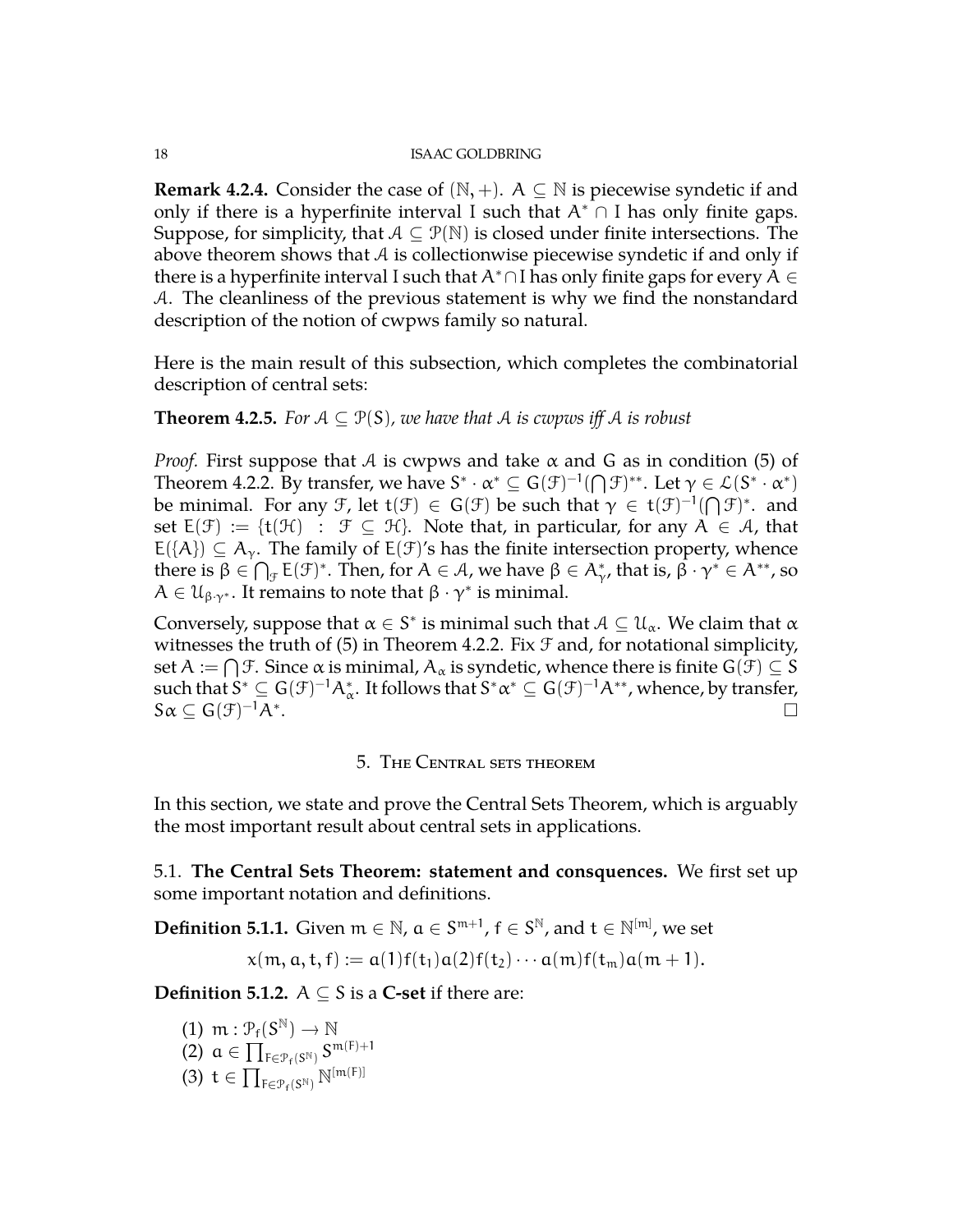satisfying:

(a) 
$$
F \subsetneq G
$$
 implies  $t(F)(m(F)) < t(G)(1)$ , and

(b) for all 
$$
G_1 \subsetneq \cdots \subsetneq G_n
$$
 and  $g_i \in G_i$ , we have

$$
\prod_{i=1}^n x(m(G_i),a(G_i),t(G_i),g_i)\in A.
$$

Our goal is to prove:

<span id="page-18-1"></span>**Theorem 5.1.3** (Central Sets Theorem)**.** *Every central set is a C-set.*

**Remark 5.1.4.** The converse to the Central Sets Theorem is false; see [\[7,](#page-27-4) Thm 14.18] for a concrete counterexample.

We will prove the Central Sets theorem in the next section. The version of the theorem presented here is the strongest known version of the theorem, which has undergone several improvements since its original version, due to Furstenberg:

**Theorem 5.1.5** (Furstenberg's Central Sets Theorem). *Suppose that*  $A \subseteq N$  *is central and*  $\langle y_n^1 \rangle_{n=1}^{\infty}, \ldots, \langle y_n^k \rangle_{n=1}^{\infty}$  *are sequences in*  $\mathbb{Z}$ *. Then there is a sequence*  $\langle a_n \rangle_{n=1}^{\infty}$ *from* N and an increasing sequence  $\langle H_n \rangle_{n=1}^{\infty}$  *from*  $\mathcal{P}_f(N)$  *(meaning that* max  $H_n <$ min H<sub>n+1</sub>) such that, for all  $i = 1, \ldots, k$ , we have

$$
\mathsf{FS}\left(\left\langle \alpha_n + \sum_{t\in \mathsf{H}_n} y_t^i \right\rangle_{n=1}^\infty\right) \subseteq A.
$$

For a discussion of how to derive Furstenberg's Central Set Theorem from Theorem [5.1.3,](#page-18-1) see [\[6\]](#page-27-5).

Furstenberg used the Central Sets Theorem to establish that any (kernel) partition regular system of equations over  $\mathbb Q$  must have a solution in any central set. A later application of the Central Sets Theorem showed that a system of equations over Q is image partition regular if and only if the column space of the matrix for the equation meets every central set.

The combinatorial applications of the Central Sets Theorem are quite numerous and we suggest that the reader consult [\[6\]](#page-27-5) and [\[7\]](#page-27-4) for more information. Since these applications involve straightforward (but nontrivial) standard reasoning using the Central Sets Theorem, we shall say no more about them here.

<span id="page-18-0"></span>5.2. **The proof of the Central Set Theorem.** To prove the Central Sets Theorem, we need an auxiliary notion: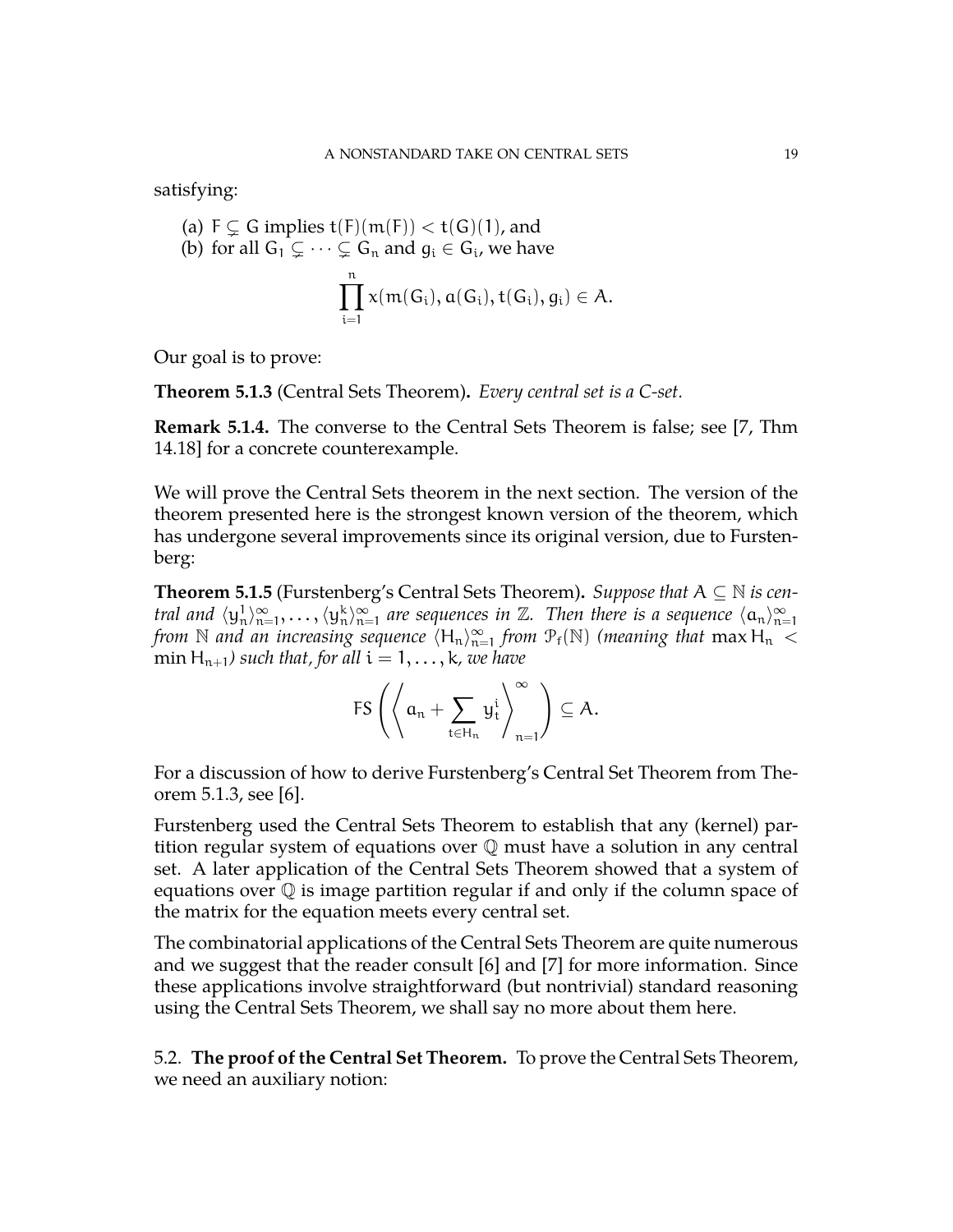**Definition 5.2.1.**  $A \subseteq S$  is a **J-set** if: for every  $F \in \mathcal{P}_f(S^{\mathbb{N}})$ , there is  $m \in \mathbb{N}$ ,  $a \in S^{m+1}$ , and  $t \in \mathbb{N}^{[m]}$  such that  $x(m, a, t, f) \in A$  for all  $f \in F$ .

We note an easy observation about J-sets:

**Lemma 5.2.2.** *Suppose that*  $A \subseteq S$  *is a J-set,*  $F \in \mathcal{P}_f(S^{\mathbb{N}})$ *, and*  $k \in \mathbb{N}$ *. Then there are* m,  $a, t$  *with*  $t(1) > k$  *such that*  $x(m, a, t, f) \in A$  *for all*  $f \in F$ *.* 

*Proof.* Apply the definition of J-set to  $G := \{g_f : f \in F\}$  with  $g_f(n) := f(k+n)$ .  $\Box$ 

There is an obvious nonstandard formulation of being a J-set, but we have not found it too useful thus far:

**Lemma 5.2.3.**  $A \subseteq S$  *is a J-set if and only if there is*  $M \in \mathbb{N}^*$ ,  $a \in (S^*)^{M+1}$ , and  $\mathsf{t} \in (\mathbb{N}^*)^{[\mathsf{M}]}$  such that, for all  $\mathsf{f} \in \mathsf{S}^{\mathbb{N}}$ , we have

$$
x(M, a, t, f) \in A^*.
$$

**Definition 5.2.4.** We call  $\alpha \in S^*$  a **J-element** (resp. **C-element**) if every  $A \in \mathcal{U}_\alpha$ is a J-set (resp. C-set).

One proves the Central Set Theorems in two steps:

Step 1: Show that every minimal element is a J-element.

Step 2: Show that every idempotent J-element is a C-element.

# **Remarks 5.2.5.**

- (1) It follows from Step 1 that that every piecewise syndetic set is a J-set.
- (2) The converse of the statement in Step 2 is also true, but since its proof is much more involved, we will not prove it here. Note that this converse implies that the collection of C-sets is also partition regular.

We start with Step 1. There is a direct proof of Step 1 that uses more facts about minimal ideals than we would like to present here (see [\[8,](#page-27-8) Thm 2.11]). We prefer the following strategy towards establishing Step 1:

Step 1a: Show that there is a J-element.

Step 1b: Show that the set of J-elements is a (nonempty by Step 1a) u-ideal of S<sup>\*</sup>.

To prove Step 1a, we first prove:

<span id="page-19-0"></span>**Theorem 5.2.6.** *The family of J-sets is partition regular.*

The proof of Theorem [5.2.6](#page-19-0) that we present here is completely standard but we choose to give it as: (a) it is very clever; and (b) the other proofs in the literature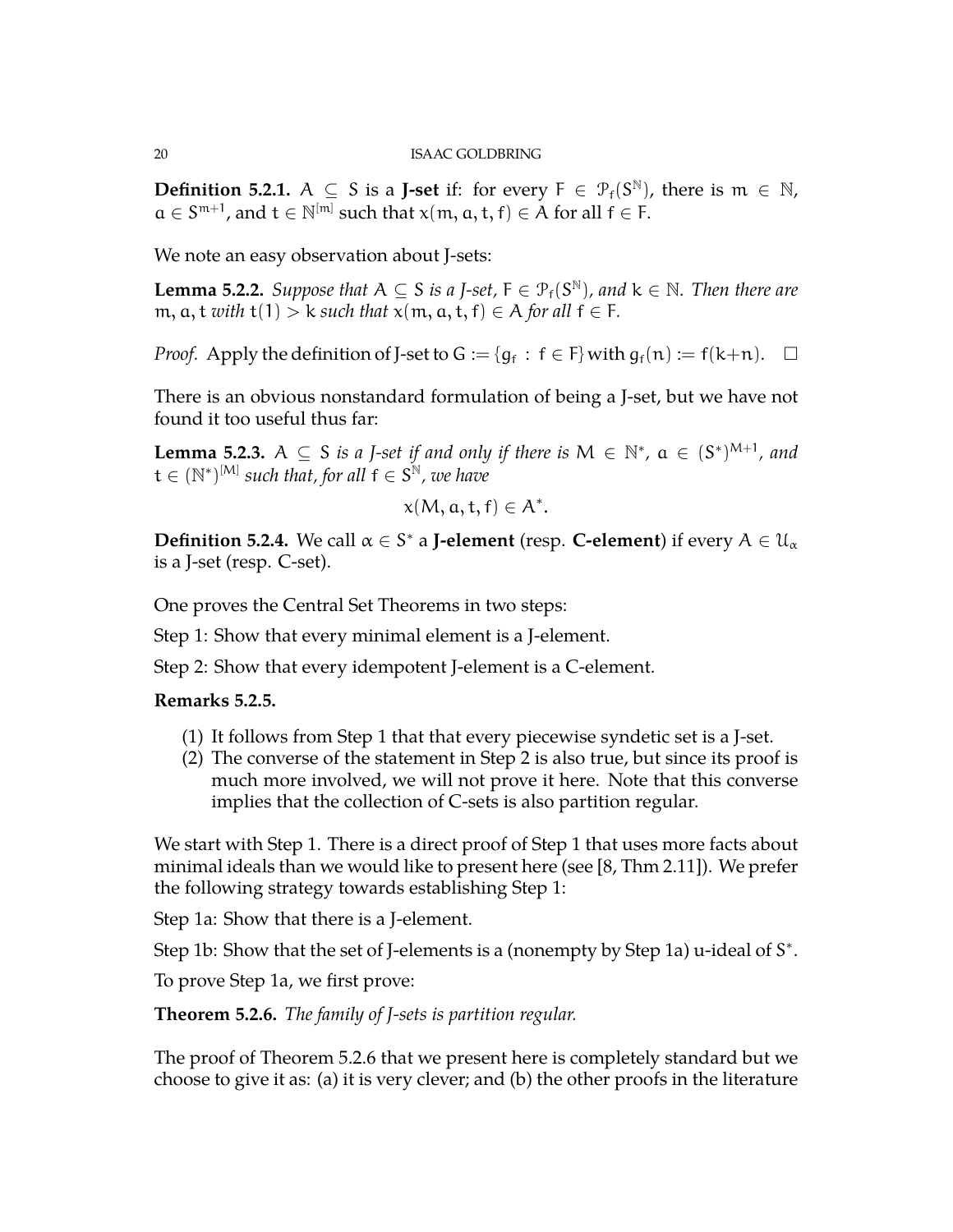that we have seen have chosen to focus more on the details then the basic ideas. The proof uses the Hales-Jewett theorem, which we now describe.

Suppose that A is a finite nonempty set (our *alphabet*). A *word on* A is simply an element of  $A^n$  for some  $n \in \mathbb{N}$ ; we refer to n as the *length of the word*. A *variable word on* A is a word on the alphabet  $A \cup \{ \star \}$ , where  $\star$  is a new element not belonging to A, such that  $\star$  actually occurs in w. Given a variable word  $w(\star)$  and  $\alpha \in A$ , we set  $w(\alpha)$  to be the word on A obtained by replacing each occurrence of  $\star$  by a. Finally, given a variable word  $w(\star)$ , the set { $w(\alpha)$  :  $\alpha \in A$ } is referred to as a *combinatorial line*.

**Fact 5.2.7** (Hales-Jewett Theorem). *For every*  $k, c \in \mathbb{N}$ *, there is*  $N = N(k, c) \in \mathbb{N}$ *such that, for every set* A *of size* k *and every coloring of words on* A *of length* N *using* c colors, there is a length N variable word  $w(*)$  on A such that the combinatorial line  $\{w(\mathfrak{a}) : \mathfrak{a} \in \mathcal{A}\}\$ is monochromatic.

**Remark 5.2.8.** The previous theorem is actually known as the finitary Hales-Jewett Theorem, which can be derived, using a familiar compactness argument, from the infinitary Hales-Jewett Theorem. For a nonstandard proof of the latter fact, using many of the ideas present in this note, see [\[4,](#page-27-1) Chapter 8, Section 2]. We should also mention that it is quite easy to derive the infinitary Hales-Jewett Theorem from the Central Sets Theorem. For this reason, the direct approach to proving Step 1 is preferable in that it avoids any circular reasoning.

*Proof of Theorem [5.2.6.](#page-19-0)* Suppose that A, B ⊆ S are such that A ∪ B is a J-set but A is not a J-set. We show that B is a J-set. Fix  $F \in \mathcal{P}_f(S^{\mathbb{N}})$ . We find  $m, a \in S^{m+1}$ , and  $t \in \mathbb{N}^{[m]}$  such that  $x(m, a, t, f) \in B$  for all  $f \in F$ .

Let  $G \in \mathcal{P}_f(S^{\mathbb{N}})$  witness that A is not a J-set. Set H := F  $\cup$  G and write H :=  $\{h_1, \ldots, h_k\}$ . Let  $N := N(k, 2)$  be as in the Hales-Jewett theorem. Below we will define, for  $w \in \{1, ..., k\}^N$ , elements  $g_w \in S^{\mathbb{N}}$ . Since  $A \cup B$  is a J-set, there are  $p, b \in S^{p+1}$ , and  $s \in \mathbb{N}^{[p]}$  such that  $x(p, b, s, g_w) \in A \cup B$  for all  $w \in \{1, \dots, k\}^{\mathbb{N}}$ .

Define a coloring on elements of  $\{1,\ldots,k\}^{\mathbb{N}}$  by setting  $\mathsf{c}(w)$  red if  $\mathsf{x}(\mathsf{p},\mathsf{b},\mathsf{s},\mathsf{g}_w) \in \mathsf{C}$ A and  $c(w)$  blue otherwise. By the choice of N, there is a variable word  $w(x)$ on  $\{1,\ldots,k\}$  of length N such that the combinatorial line  $\{w(i) : i = 1,\ldots,k\}$  is monochromatic.

**Claim:** There are  $m, a \in S^{m+1}$ , and  $t \in \mathbb{N}^{[m]}$  such that, for each  $i = 1, \ldots, k$ , we have

$$
x(m, a, t, h_i) = x(p, b, s, g_{w(i)}).
$$

Taking the claim for granted, we see that the monochromatic combinatorial line cannot have color red, else we contradict the choice of G. It follows that the monochromatic combinatorial line has color blue, which implies, in particular, that  $x(m, a, t, f) \in B$  for all  $f \in F$ , as desired.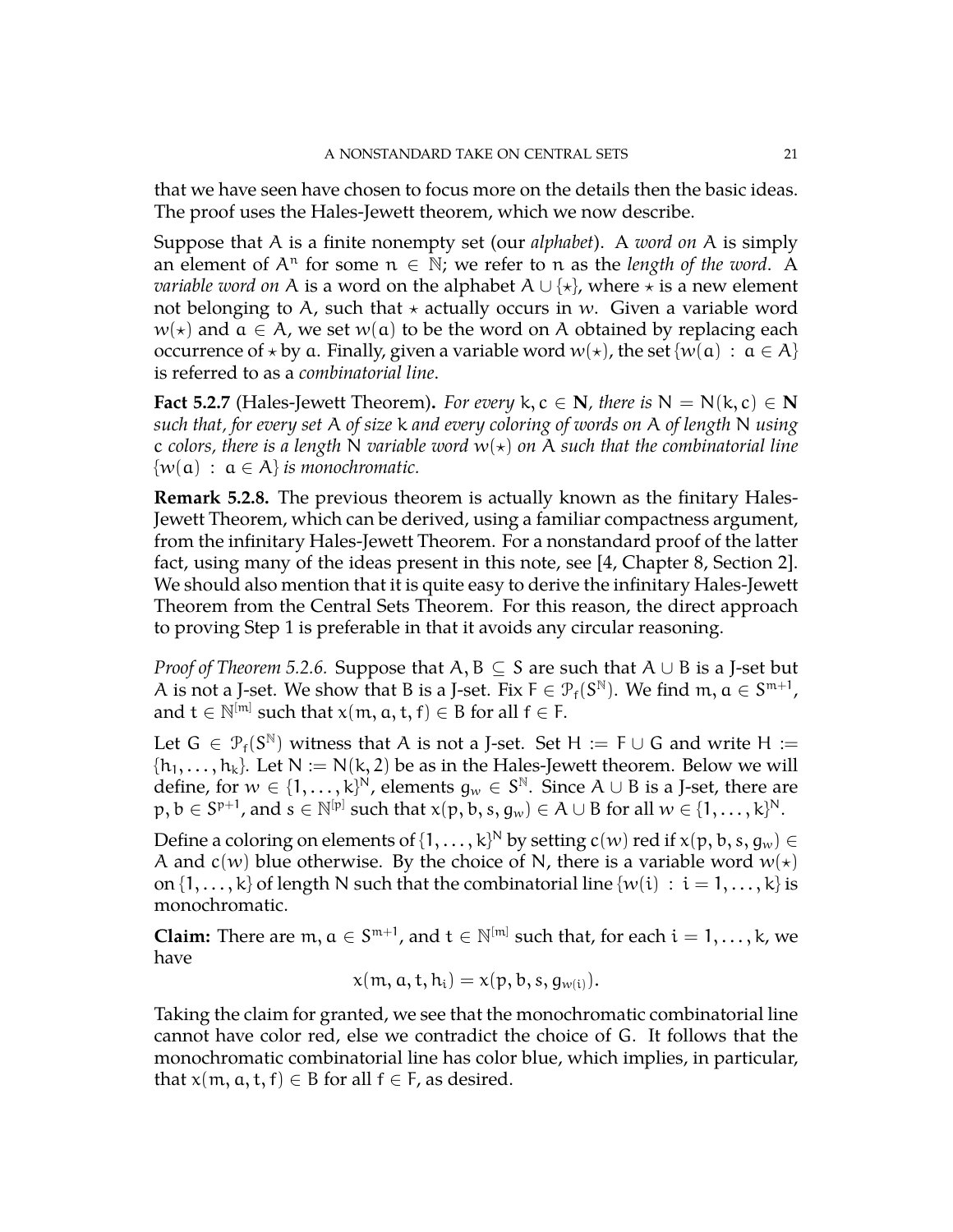It remains to describe the elements  $q_w$  and verify the claim for these elements. Fix arbitrary  $d \in S$  arbitrarily. (We will soon see that d is merely a "space-filler".) For  $w = (w_1, \ldots, w_N) \in \{1, \ldots, k\}^N$ , we set

$$
g_w(l):=\prod_{i=1}^N d\cdot h_{w_i}(Nl+i).
$$

To verify the claim, let  $v_1 < \cdots < v_r$  enumerate (in order) the appearances of  $\star$ in  $w(*)$ . For  $* = 1, ..., k$ , we have p·r many appearances of  $h_*$  in  $x(p, b, s, g_{w(*)})$ , with inputs

$$
Ns_1 + \nu_1 < \cdots < Ns_1 + \nu_r < \cdots < Ns_p + \nu_1 < \cdots < Ns_p + \nu_r
$$
.

(There may be other, incidental, appearances of a given element of H, but we want something uniform in  $\star$ .) We set  $m := p \cdot r$  and let the above sequence be t. The "padding" in the aforementioned product is then our desired a. Note that d is used in case of consecutive appearances of  $\star$ . We leave it to the reader to write down precise formulae if they desire; otherwise, they can consult [\[8,](#page-27-8) Thm  $2.5$ ].

**Corollary 5.2.9.** *There is a J-element in* S ∗ *. In fact,* A *is a J-set if and only if* A<sup>∗</sup> *contains a J-element.*

*Proof.* Let  $\mathcal{J} := \{ A \subseteq S : A^c \text{ is not a J-set} \}.$  By the partition regularity of the collection of J-sets, we see that  $\mathcal J$  has the finite intersection property, whence there is  $\alpha \in \bigcap_{A \in \mathcal{J}} A^*$ . It follows that  $\alpha$  is a J-element. The moreover follows from the fact that every element of  $\mathcal J$  meets every J-set.

We now deal with Step 1b:

Proposition 5.2.10. The set of *J*-elements is a u-ideal of S<sup>\*</sup>.

*Proof.* Consider  $\alpha, \beta \in S^*$  with  $\alpha$  a J-element.

αβ<sup>∗</sup> is a J-element: Suppose that  $\alpha\beta^*$  ∈ A<sup>\*\*</sup>. Then  $\alpha \in A_{\beta}^*$ , so  $A_{\beta}$  is a J-set. Fix  $F \subseteq \mathcal{P}_f(S^{\mathbb{N}})$  and take m, a, t such that  $x(m, a, t, f) \in A_\beta$  for all  $f \in F$ , that is,  $\mathsf{x}(\mathfrak{m},\mathfrak{a},\mathfrak{t},\mathfrak{f})\beta\in\mathsf{A}^*$  for all  $\mathfrak{f}\in\mathsf{F}$ , whence there is  $\mathfrak{s}\in\mathsf{S}$  such that  $\mathsf{x}(\mathfrak{m},\mathfrak{a},\mathfrak{t},\mathfrak{f})\mathfrak{s}\in\mathsf{A}$ for all  $f \in F$ . Taking  $a' \in S^{m+1}$  to agree with a except that  $a'(m+1) := a(m+1) \cdot s$ , we see that  $x(m, a', t, f) \in A$  for all  $f \in F$ .

 $\beta \alpha^*$  is a J-element: This is much easier. Suppose  $\beta \alpha^* \in A^{**}$ . Then  $\beta \in A^*_{\alpha}$ , so, by transfer, there is  $s \in A_\alpha$ , that is,  $s^{-1}A$  is a J-set. It follows easily that  $A$  is also a J-set.  $\Box$ 

This completes the proof of Step 1. We now move on to Step 2.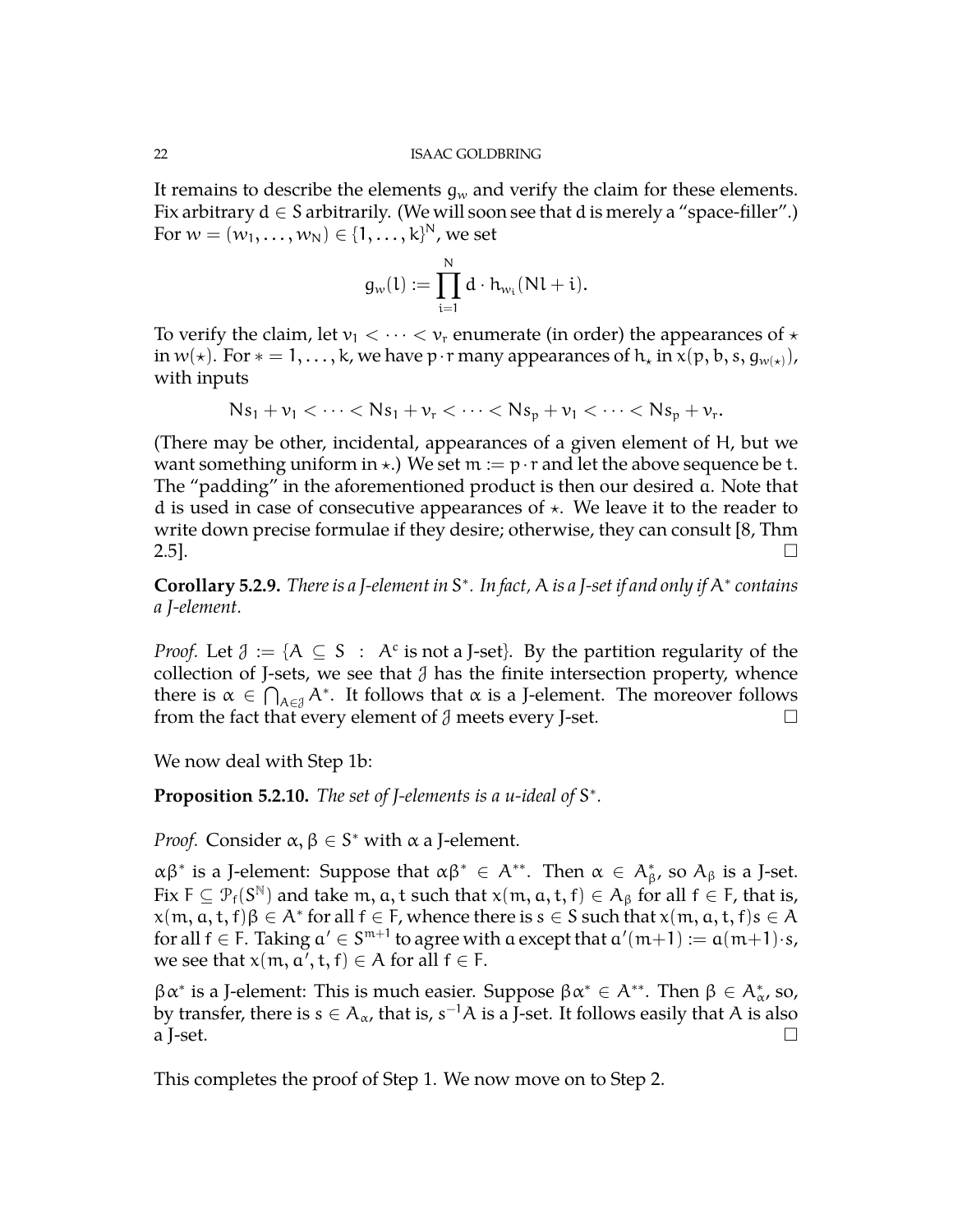**Theorem 5.2.11.** *Suppose that*  $\alpha \in S^*$  *is an idempotent J-element. Then*  $\alpha$  *is a* C*element.*

*Proof.* Suppose  $\alpha \in A^*$ ; we need to show that A is a C-set, which we accomplish by constructing, by recursion on the size of F, functions  $m(F)$ ,  $a(F)$ , and  $t(F)$ satisfying:

(i) for all  $\emptyset \neq G \subsetneq F$ , we have  $t(G)(m(G)) < t(F)(1)$ ; and

(ii) for all 
$$
G_1 \subsetneq \cdots \subsetneq G_n = F
$$
 and  $g_i \in G_i$ , we have  
\n
$$
\prod_{i=1}^n x(m(G_i), \alpha(G_i), t(G_i), g_i) \in {}_{\alpha}A.
$$

For  $F = \{f\}$ , we simply take m(F),  $\alpha(F)$ , and  $t(F)$  witnessing that  $_{\alpha}A$  is a J-set for F, which follows from the fact that  $\alpha \in {}_{\alpha}A^*$  and that  $\alpha$  is a J-element.

Now suppose that  $m(G)$ ,  $a(G)$ , and  $t(G)$  have been defined for all proper subsets of F satisfying (i) and (ii). Let  $k = max_{\emptyset \neq G \subseteq F} t(G)(m(G))$  and let

$$
M:=\left\{\prod_{i=1}^n x(m(G_i),a(G_i),t(G_i),g_i)\::\:\emptyset\neq G_1\subsetneq\cdots\subsetneq G_n\subsetneq F,\:g_i\in G_i\right\}.
$$

Since M is a finite subset of  ${}_{\alpha}A$ , we have that  $M \cdot \alpha \subseteq {}_{\alpha}A^*$ . Setting  $B := \{x \in A\}$  ${}_{\alpha}A$  :  $M \cdot x \subseteq {}_{\alpha}A$ , we have that  $\alpha \in B^*$ , whence B is a J-set. We then let m(F),  $a(F)$ , and  $t(F) > k$  be as in the definition of J-set for B corresponding to F. It is clear that items (i) and (ii) of the recursion are still satisfied.  $\Box$ 

<span id="page-22-0"></span>This completes the proof of the Central Sets Theorem.

## 6. The Dynamic Definition

In this section, we give the dynamic definition of central set and prove the equivalence with the earlier version.

## <span id="page-22-1"></span>6.1. **Dynamic preliminaries.** We start with some definitions.

**Definition 6.1.1.** A **dynamical system** is a pair  $(X, \langle T_s \rangle_{s \in S})$  such that:

- (1) X is a compact space;
- (2) S is a semigroup;
- (3) for  $s \in S$ ,  $T_s : X \to X$  is continuous;
- (4) for  $s, t \in T$ , we have  $T_{st} = T_s \circ T_t$ .

Given a dynamical system as above,  $s \in S$ , and  $x \in X$ , we sometimes write  $s \cdot x$ instead of  $T_s(x)$ . We also let T :  $S \to X^X$  denote the function  $T(s)(x) := T_s(x)$ .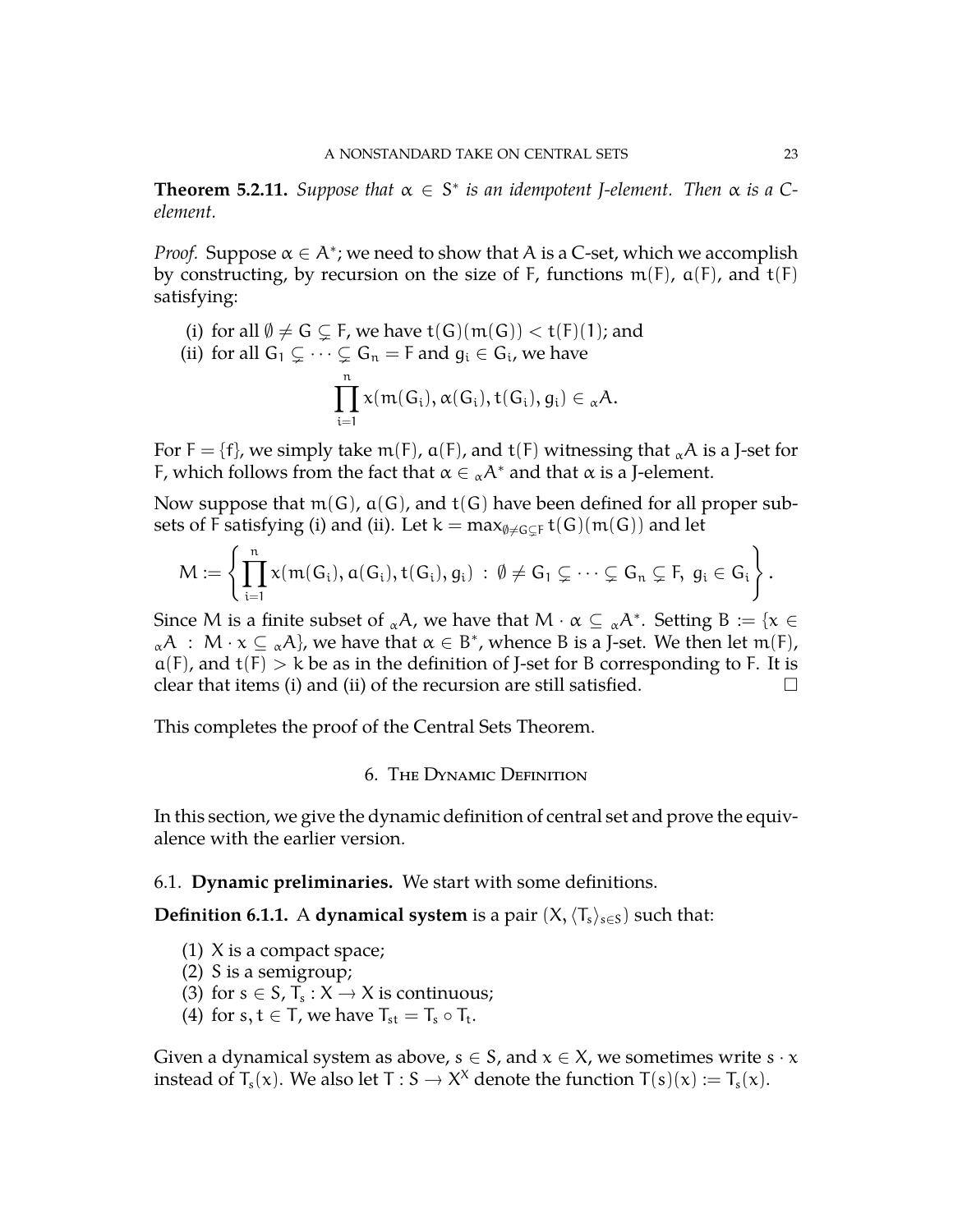**Remark 6.1.2.** Note that the natural left action of S on βS yields a dynamical system in the above sense. In this way, closed subsystems of βS correspond to left ideals. In topological dynamics, studying minimal closed subsystems is natural as they correspond to the irreducible objects. Minimal closed subsystems of βS thus correspond to minimal left ideals. It might have seemed strange at first to be so concerned with minimal left ideals, but we see now that they are a very natural object of study from the dynamic point of view.

The following lemma is standard and easy:

<span id="page-23-0"></span>**Lemma 6.1.3.** Suppose that Q is a semigroup with subsemigroup S. Let  $X := 2^Q$ *(with the product topology). For*  $s \in S$ *, set*  $T_s(f)(x) := f(xs)$ *. Then*  $(X, \langle T_s \rangle_{s \in S})$  *is a dynamical system.*

Until further notice, fix a dynamical system  $(X,\langle T_s\rangle_{s\in S})$ . Given  $x \in X$  and a subset U of X, we consider the **return set**

$$
R(T, x, U) := R(x, U) := \{s \in S \, : \, T_s(x) \in U\}.
$$

A focal point of topological dynamics is the study of various properties of return sets. Here is a very natural definition along these lines:

**Definition 6.1.4.** We say that  $x \in X$  is **uniformly recurrent** if, for every neighborhood U of x, we have that  $R(x, U)$  is syndetic.

The previous nomenclature is easiest to digest when considering dynamical systems over  $(N, +)$ , which is tantamount to studying the iterates of a single continuous transformation T. In this case,  $x \in X$  is uniformly recurrent if, for any neighborhood U of x, there is  $m \in \mathbb{N}$  such that, for any y in the orbit of x, we have that y returns to U within m iterates of T.

The study of uniformly recurrent points is also intimately tied up with minimal dynamical systems referred to above. Indeed, one can show that every point in a minimal dynamical system is uniformly recurrent and, conversely, the orbit closure of a uniformly recurrent point is a minimal system. (See [\[5,](#page-27-2) Theorems 1.15 and 1.17].)

Here is the other preliminary definition we need:

**Definition 6.1.5.** We say that  $x, y \in X$  are **proximal** if there is a net  $(s_i)_{i \in I}$  such that  $\lim_{i \in I} T_{s_i}(x) = \lim_{i \in I} T_{s_i}(y)$ .

We now come to the dynamic definition of central set, which we temporarily give a different name until we show that it coincides with our earlier notion of central set.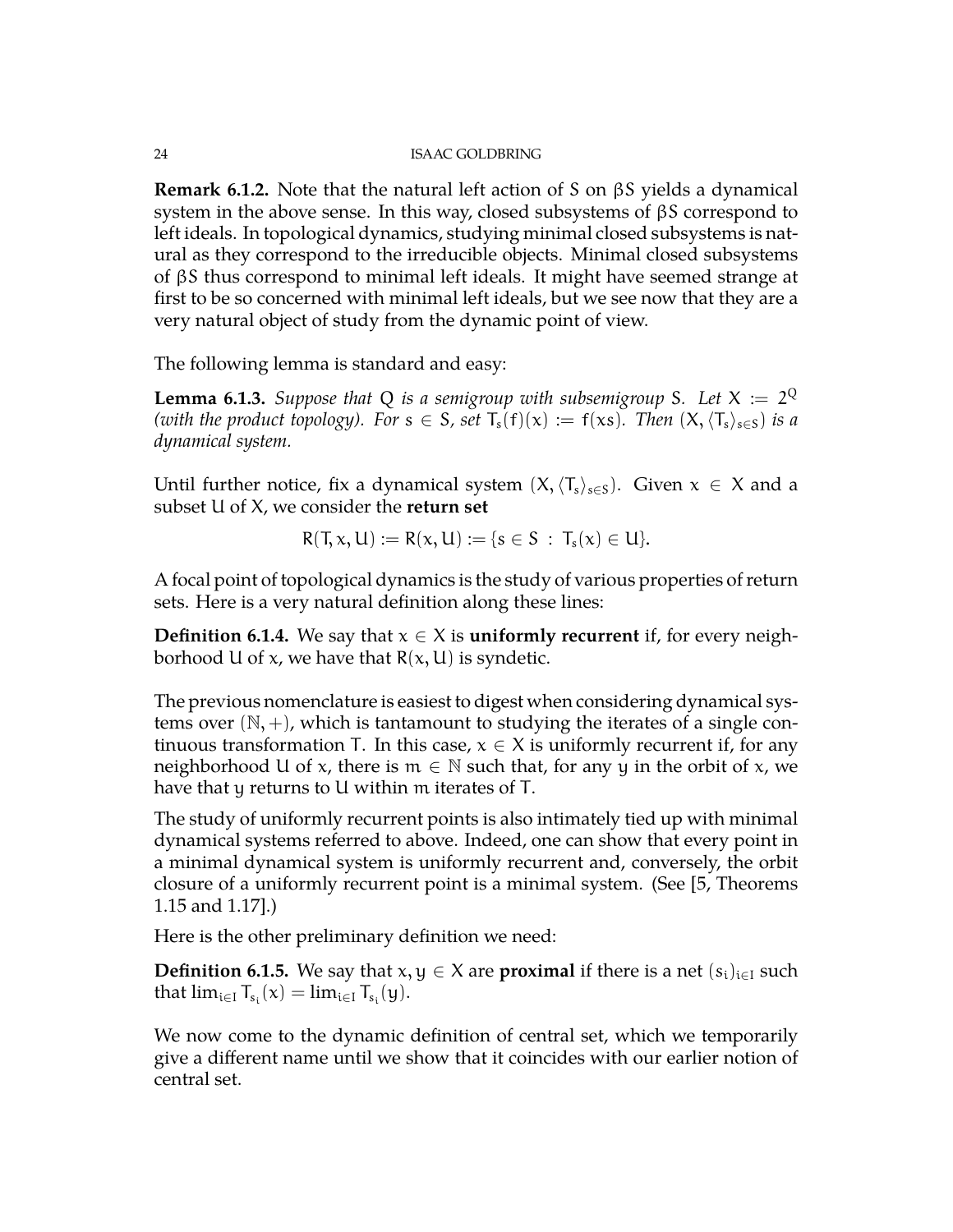**Definition 6.1.6.** If S is a semigroup, then  $A \subseteq S$  is **dynamically central** if there is a dynamical system  $(X, \langle T_s \rangle_{s \in S})$  and points  $x, y \in X$  such that:

- $(1)$  x and y are proximal;
- (2) y is uniformly recurrent;
- (3)  $A = R(x, U)$ .

<span id="page-24-0"></span>6.2. **The equivalence between central sets and dynamically central sets.** We now proceed to show that the notions "central" and "dynamically central" coincide. As before, we fix a dynamical system  $(X,\langle T_s\rangle_{s\in S})$ . Recall that every element  $x \in X^*$  has a unique standard part, denoted  $st(x) \in X$ , with the property that  $x \approx st(x)$  (meaning: whenever U is a neighborhood of  $st(x)$ , then  $x \in U^*$ ). By iterated applications of transfer, this fact remains true for every  $\mathsf{x} \in \mathsf{X}^{(\infty)*}.$  This allows us to define a function  $\tilde{T}: S^* \to X^X$  by setting

$$
\tilde T(\alpha)(x):=\tilde T_\alpha(x):=\text{st}(\alpha\cdot x)=\text{st}(T_\alpha(x)).
$$

Note that  $\tilde{T}$  extends T.

**Lemma 6.2.1.** *For*  $\alpha, \beta \in S^{(\infty)*}$ , we have  $\alpha \sim \beta$  *implies*  $\tilde{T}_{\alpha} = \tilde{T}_{\beta}$ *.* 

*Proof.* For ease of notation, suppose  $\alpha, \beta \in S^*$ . If  $z = st(\alpha \cdot x)$  and U is a neighborhood of z, setting  $A:=\{s\in \overline{S}\;:\;s\cdot x\in \mathsf{U}\}$ , we have  $\alpha\in A^*$ , whence  $\beta\in \overline{A^*}$ , that is  $\beta \cdot x \in U^*$ . Since U was an arbitrary neighborhood of z, we see that  $z = \operatorname{st}(\beta \cdot x).$ 

As with the map  $\pi$ ,  $\tilde{T}$  need not be a semigroup homomorphism. However:

**Proposition 6.2.2.** For any  $\alpha, \beta \in S^*$ , we have  $\tilde{T}_{\alpha \cdot \beta^*} = \tilde{T}_{\alpha} \circ \tilde{T}_{\beta}$ .

*Proof.* Fix  $x \in X$ . Since  $(\alpha \beta^*) \cdot x = \alpha \cdot (\beta^* \cdot x)$ , we need to show

$$
st(\alpha\cdot(\beta^*\cdot x))=st(\alpha\cdot(st(\beta\cdot x))).
$$

Set  $y := st(\beta \cdot x)$  and  $z := st(\alpha \cdot y)$ . We need to show that  $z = st(\alpha \cdot (\beta^* \cdot x))$ . Fix a neighborhood U of z; we must show that  $\alpha \cdot (\beta^* \cdot x) \in U^{**}$ . Since each T<sub>s</sub> is continuous, the statement "for all s  $\in$  S and all open sets V, if s  $\cdot$  y  $\in$  V, then  $s \cdot (\beta \cdot x) \in V^{*}$  is a true statement. By transfer, we have that "for all  $\gamma \in S^*$  and all internally open sets V, if  $\gamma \cdot y \in V$ , then  $\gamma \cdot (\beta^* \cdot x) \in V^{*\prime\prime}$  is also true. We finish by setting  $\gamma = \alpha$  and  $V = U^*$ . . В последните последните последните и при последните последните последните последните последните последните п<br>В последните последните последните последните последните последните последните последните последните последнит

We next give the nonstandard reformulation of proximality:

**Lemma 6.2.3.**  $x, y \in X$  are proximal if and only if there is  $\alpha \in S^*$  such that  $\tilde{T}_\alpha(x) =$  $\tilde{\mathsf{T}}_{\alpha}(\mathsf{y}).$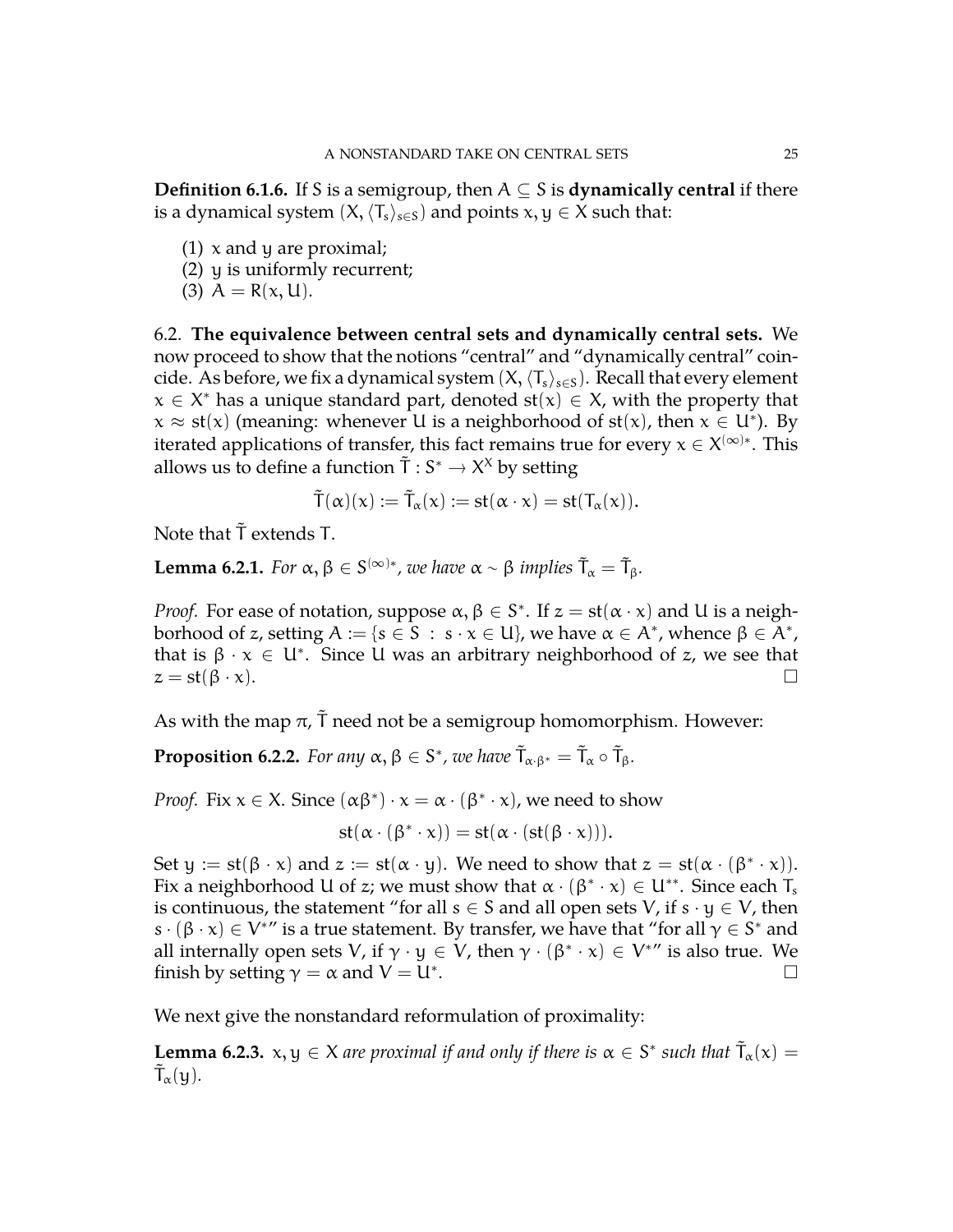*Proof.* First suppose that x and y are proximal, say  $\lim_{i \in I} T_{s_i}(x) = \lim T_{s_i}(y)$ . Fix  $i \in I^*$  with  $i > I$ . Then  $T_{s_i}(x) = T_{s_i}(y)$ .

Conversely, suppose that  $\tilde T_\alpha(\chi) = \tilde T_\alpha(\chi)$  and let z be the common standard part. For each neighborhood U of  $\tilde{\mathsf{T}}_\alpha(\mathsf{x})$ , we have, by transfer, some  $\mathsf{s}_\mathsf{U} \in \mathsf{S}$  such that  $s_{U} \cdot x, s_{U} \cdot y \in U$ . It follows that  $\lim_{U} s_{U} \cdot x = \lim_{U} s_{U} \cdot y = z$ .

For  $x, y \in X$ , let  $I(x, y) := \{ \alpha \in S^* \, : \, \tilde{T}_\alpha(x) = \tilde{T}_\alpha(y) \}$ . Thus,  $x$  and  $y$  are proximal if and only if  $I(x, y) \neq \emptyset$ .

**Lemma 6.2.4.** I( $x$ ,  $y$ ) *is a left u-ideal of*  $S^*$ .

*Proof.* Suppose that  $\beta \in I(x, y)$  and  $\alpha \in S^*$ . Then

$$
\tilde{T}_{\alpha\cdot\beta^*}(x)=\tilde{T}_{\alpha}(\tilde{T}_{\beta}(x))=\tilde{T}_{\alpha}(\tilde{T}_{\beta}(y))=\tilde{T}_{\alpha\cdot\beta^*}(y).
$$

Thus, if  $\gamma \sim \alpha \cdot \beta^*$ , we have  $\tilde{T}_\gamma(x) = \tilde{T}_\gamma(y)$ , whence  $\gamma \in I(x, y)$ .

In the following proof, we will need one more fact about  $K(\beta S)$ , namely, for every minimal left ideal L of  $\beta S$  and every  $\mathcal{U} \in L$ , there is an idempotent  $\mathcal{V} \in L$ such that  $\mathcal{U} \cdot \mathcal{V} = \mathcal{U}$ . (See [\[7,](#page-27-4) Thm 1.61].)

**Theorem 6.2.5.** Suppose that  $y \in X$  and L is a minimal left u-ideal of  $S^*$ . Then the *following are equivalent:*

- (1) y *is uniformly recurrent.*
- (2) *There is*  $\alpha \in L$  *such that*  $\tilde{T}_{\alpha}(y) = y$ *.*
- (3) *There is idempotent*  $\alpha \in L$  *such that*  $\tilde{T}_{\alpha}(y) = y$ *.*
- (4) *There is idempotent*  $\alpha \in L$  *and*  $x \in X$  *such that*  $\tilde{T}_{\alpha}(x) = y$ *.*

*Proof.* (1) implies (2): Fix  $\beta \in L$ . Let U be an internally open neighborhood of y contained in the monad of y, that is, every element of U is infinitely close to y. Since y is uniformly recurrent, by transfer,  $R(y, U) := \{ \gamma \in S^* \; : \; \gamma \cdot y \in U \}$  is internally syndetic, that is,  $S^{**} \subseteq (S^*)^{-1}R(y,U)^*.$  Thus, there is  $\gamma \in S^*$  such that  $\gamma \cdot \beta^* \in R(y, U)^*$ . Let  $\alpha \in L$  be such that  $\alpha \sim \gamma \cdot \beta^*$ , so  $\alpha \in R(y, U)$ . We then have that  $\alpha \cdot y \in U$ , whence  $\tilde{T}_{\alpha}(y) = y$ .

(2) implies (3): Take  $\beta \in L$  such that  $T_{\beta}(y) = y$ . Take idempotent  $\alpha \in L$  such that  $\alpha \cdot \beta^* \sim \beta$ . (See the discussion before the statement of the theorem.) We then have

$$
\tilde{T}_\alpha(y)=\tilde{T}_\alpha(\tilde{T}_\beta(y))=\tilde{T}_{\alpha\cdot\beta^*}(y)=\tilde{T}_\beta(y)=y.
$$

(3) implies (4) is trivial.

(4) implies (1): Suppose that  $\tilde{T}_\alpha(x) = y$ . Note then that

$$
\tilde{T}_{\alpha}(y)=\tilde{T}_{\alpha}(\tilde{T}_{\alpha}(x))=\tilde{T}_{\alpha\cdot\alpha^*}(x)=\tilde{T}_{\alpha}(x)=y.
$$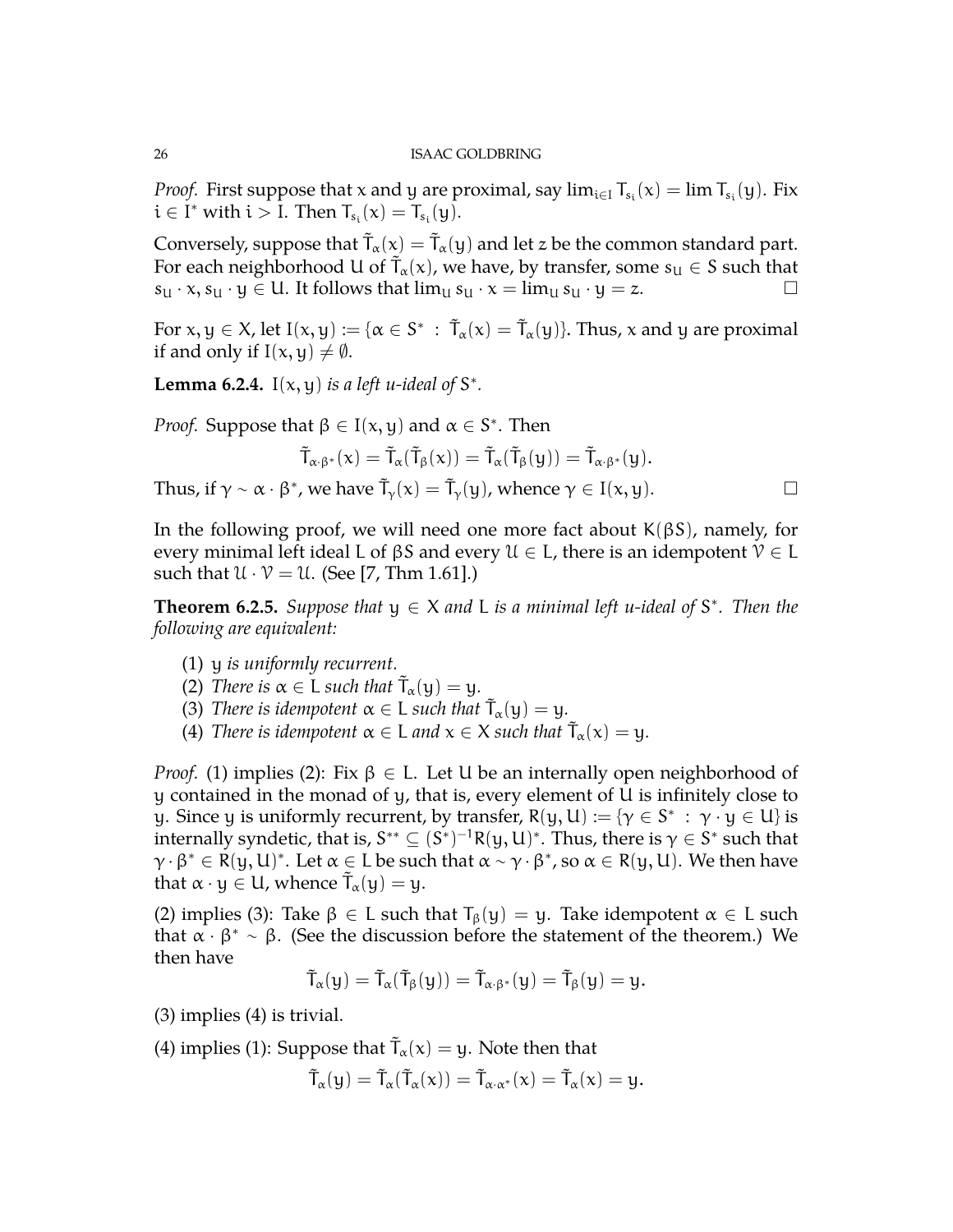Fix a neighborhood U of y and take a neighborhood V of y so that  $\overline{V} \subseteq U$ . Set  $A := R(y, V)$ . Since  $\alpha \in A^*$ , we have that  $A_\alpha$  is syndetic, whence it suffices to show that  $A_\alpha\subseteq R(y,U)$ . But if  $s\in A_\alpha$ , then  $s\alpha\in A^*$ , so  $(s\alpha)\cdot y\in V^*$ , so

$$
T_s(y)=T_s(\tilde{T}_{\alpha}(y)=\tilde{T}_{s\alpha}(y)\in \overline{V}\subseteq U,
$$

as desired.  $\Box$ 

**Corollary 6.2.6.** *For*  $x, y \in X$ *, the following are equivalent:* 

- (1) x *and* y *are proximal and* y *is uniformly recurrent.*
- (2) *There is a minimal idempotent*  $\alpha$  *such that*  $\tilde{T}_{\alpha}(x) = y$ *.*

*Proof.* (1) implies (2): Let L be a minimal left u-ideal contained in  $I(x, y)$ . By above, there is idempotent  $\alpha \in L$  such that  $\tilde{T}_{\alpha}(y) = y$ , so  $\tilde{T}_{\alpha}(x) = \tilde{T}_{\alpha}(y) = y$ .

(2) implies (1): Obvious from above.  $\square$ 

We are now ready to prove the main result of this section:

**Theorem 6.2.7.**  $A \subseteq S$  *is central if and only if it is dynamically central.* 

*Proof.* First suppose that A is central. Let  $Q := S \cup \{e\}$  where e is a new element that acts as a two-sided identity for Q. Let  $X=2^Q$  and  $(T_s)_{s\in S}$  be as in Lemma [6.1.3.](#page-23-0) We show that A is a dynamically central subset of S as witnessed by this dynamical system. Let  $x \in \overline{Q}$  be the characteristic function of A. Let  $\alpha \in S^*$  be a minimal idempotent such that  $\alpha \in A^*.$  Set  $y := \tilde{T}_\alpha(\mathrm{x}).$  Then we know that  $\mathrm{x}$ and y are proximal and y is uniformly recurrent. Set  $U := \{z \in X : z(e) = y(e)\},\}$ a neighborhood of y in X. It suffices to show that  $A = R(x, U)$ . First note that  $y = st(\alpha \cdot x)$  implies that there is  $s \in A$  such that  $s \cdot x \in U$ , whence it follows that  $y(e) = (s \cdot x)(e) = x(es) = x(s) = 1$ . It follows that, for  $s \in S$ , we have  $s \in A \Leftrightarrow x(s) = 1 \Leftrightarrow T_s(x)(e) = 1 \Leftrightarrow T_s(x) \in U$ , as desired.

Now suppose that A is dynamically central, so there are  $x, y \in X$  that are proximal, y is uniformly recurrent, and there is a neighborhood U of y such that  $A = R(x, U)$ . Take a minimal idempotent  $\alpha$  such that  $\tilde{T}_{\alpha}(x) = y$ . Since  $\alpha \cdot x \approx y$ , we have that  $\alpha \cdot x \in U^*$ , and hence  $\alpha \in A^*$ . It follows that A is central.

**Example 6.2.8** (Exercise 19.3.2 in [\[7\]](#page-27-4)). Suppose that  $A, B \subseteq \omega$ . By considering the dynamical system  $2^{\omega}$  as above, we see that:

(1) A is uniformly recurrent if, for every  $k \in \mathbb{N}$ , the set

$$
\{n \in \mathbb{N} \,:\, A + [n, n + k) = n + (A \cap [0, k))\}
$$

is syndetic.

(2) A and B are proximal if there are arbitrarily long intervals I such that  $A \cap I = B \cap I$ .